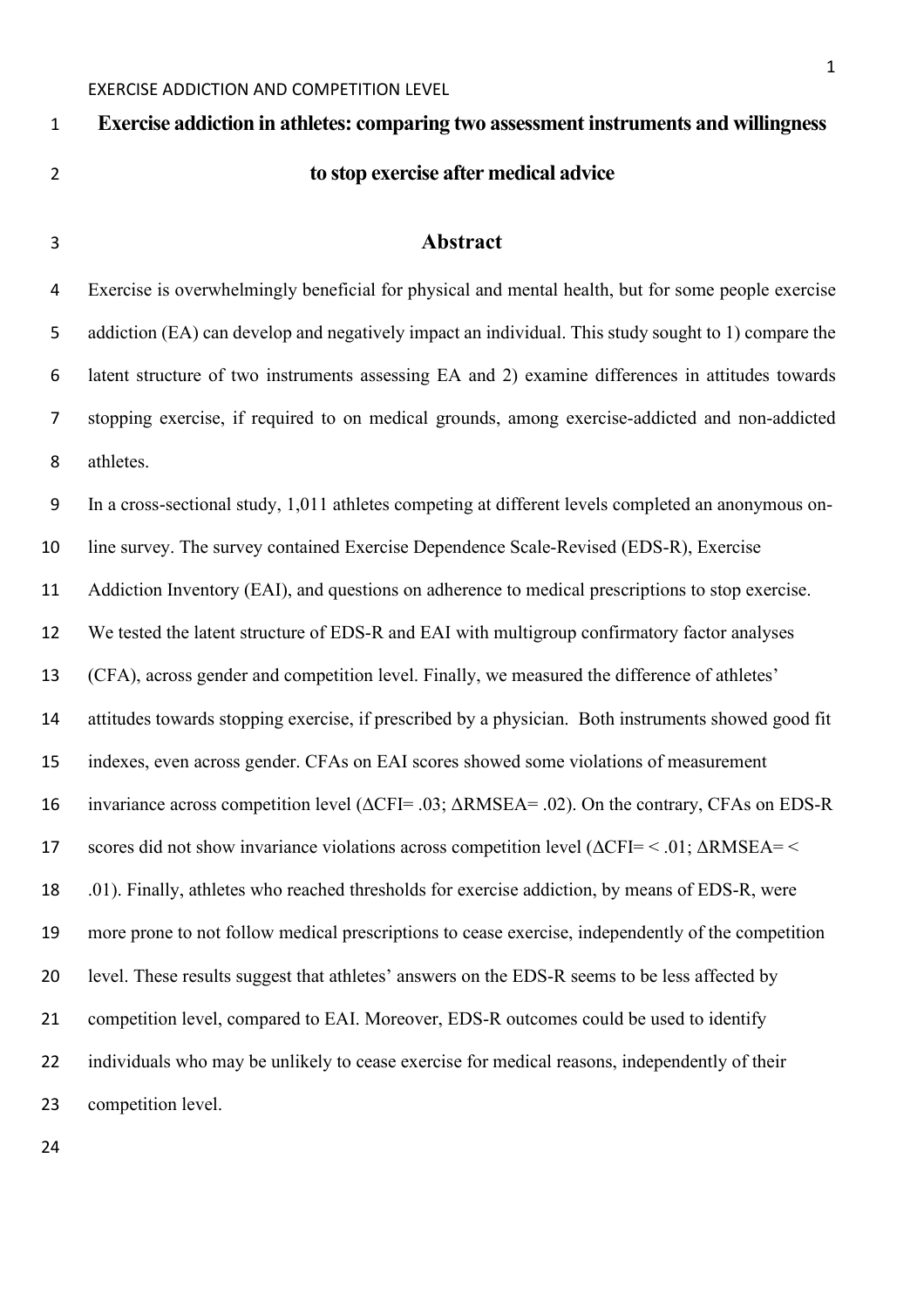**Public Significance Statement**. The present study suggests that the answers to Exercise Dependence Scale-Revised are not influenced by either the gender or the competition level of an athlete. On the contrary, the answers to Exercise Addiction Inventory can be influenced by athletes' competition level. Furthermore, Exercise Dependence Scale-Revised appears to be more effective than the Exercise Addiction Inventory in detecting athletes' attitude toward medical prescription to stop exercise.

**Keywords**: Exercise Dependence Scale; Exercise Addiction Inventory; Measurement invariance;

Multigroup CFA; Psychometric Comparison.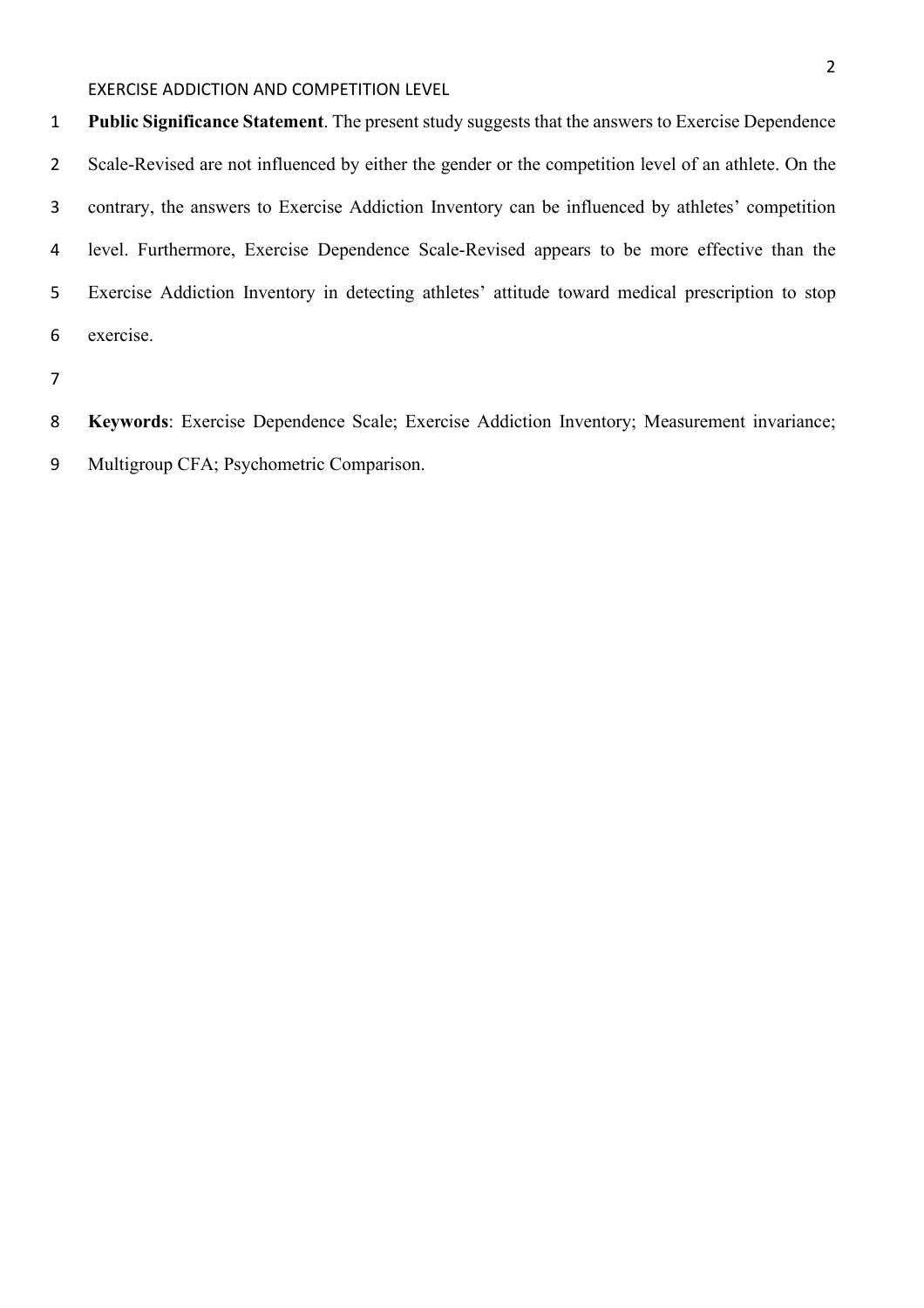# **Exercise addiction in athletes: comparing two assessment instruments and willingness to stop exercise after medical advice**

 There is overwhelming evidence that exercise is beneficial for physical and mental health (Ashdown-Franks et al., 2020; Vina et al., 2012). Moderate levels of exercise have been shown **to have a protective effect on** myocardial infarction and several types of cancer (Kim et al., 2019). Exercise is also effective in improving a wide range of symptomatic outcomes ranging from primary symptoms in mental disorders to cognition (Ashdown-Franks et al., 2020; Stubbs et al., 2018). However, exercise can also become obsessive and compulsive to an extent in which it can negatively impact on a person's physical and mental health. Such an obsessive-compulsive relationship with exercise has been termed exercise addiction (Szabo et al., 2015).

 Exercise addiction was first described by Frederick Baekeland who found that people exercising for more than three days per week suffered from sleep and psychological symptoms akin to substance withdrawal symptoms upon cessation of exercise (Baekeland, 1970). Exercise addiction can cause an impairment in physical (e.g., spine injuries or anemia), and social functioning even **in the absence of** injuries (Hausenblas et al., 2017; Wouthuyzen-Bakker & van Assen, 2015). In the general population, estimates of prevalence of exercise addiction are extremely heterogeneous, with reports ranging from 4.0% in adolescent school athletes (Lichtenstein et al., 2018) to 42% in selected at-risk populations, such as those attending gyms (Lejoyeux et al., 2008).

 A common component of every type of addiction, either to substances or to specific behaviors, is the difficulty to cease the activity despite negative consequences. For athletes, such difficulty **is a delicate topic** (Vina et al., 2012), for which the tradeoff **between the amount of** exercise to maintain appropriate preparation and excessive exercise is not clearly defined. Among athletes, several arrhythmogenic conditions including cardiomyopathies and coronary artery disease can contraindicate exercise due to the risk of sudden cardiac death (Maron, 2007; Zorzi et al., 2020). In several sports for example, all competitive athletes **must undergo an annual** medical examination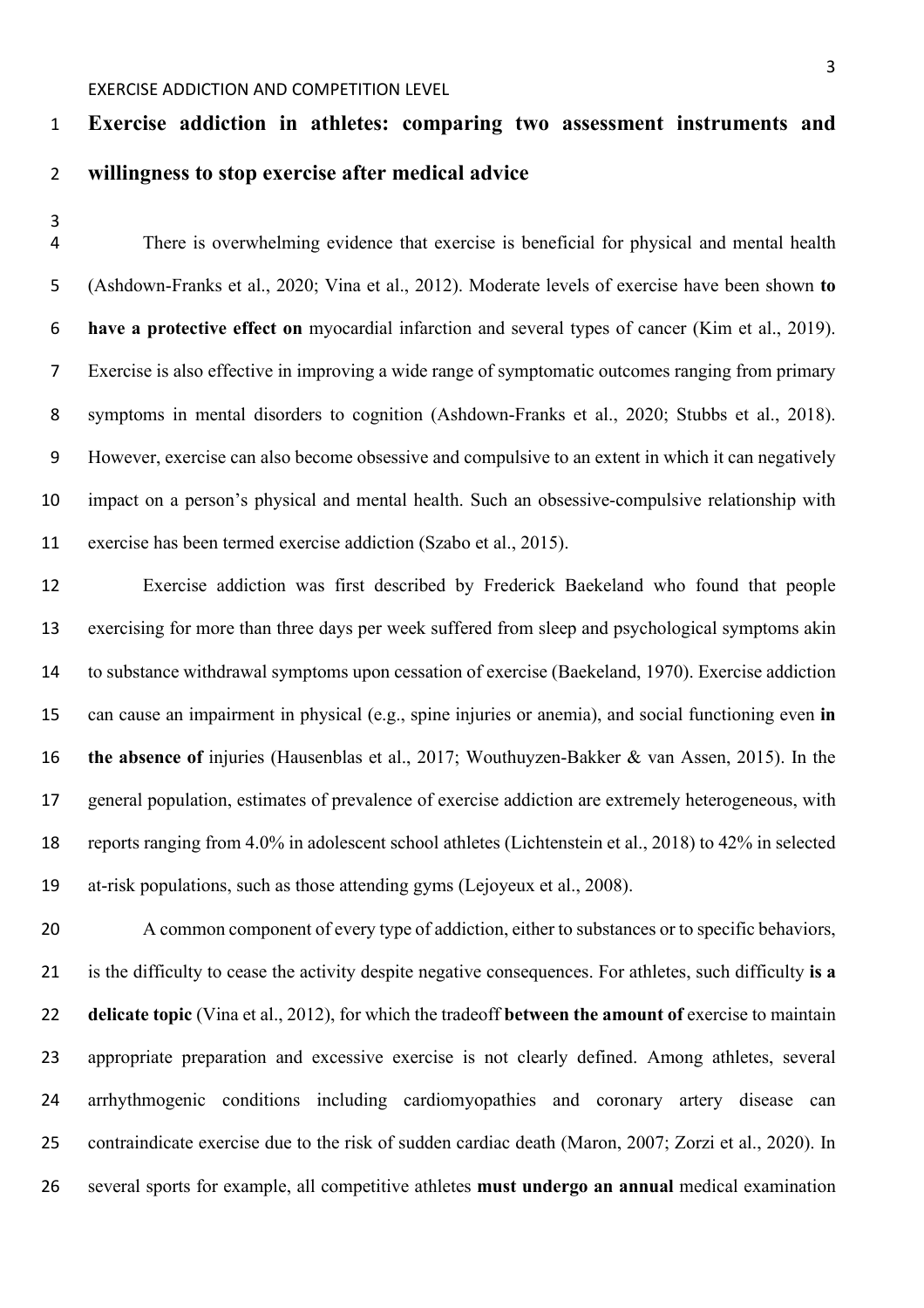to screen for such conditions by law (Vessella et al., 2020), and if a potentially fatal cardiac anomaly is detected, the athlete is disqualified from competitive events and she/he is recommended to stop or reduce the sporting activity. Athletes with exercise addiction, however, would struggle to follow this prescription. In a previous study, people assessed as exercise addicted reported to be more likely to continue practicing despite a potentially worsening heart disease, compared to non-exercise addicted athletes (Zorzi et al., 2020). Hence, it is clinically relevant to use valid tools detecting, or at least screening, exercise addiction among competitive athletes, to have a broader picture of their sport attitude and their resistances to stop or reduce it. To date, the most widely used questionnaires to measure exercise addiction are the Exercise Addiction Inventory (EAI; Terry et al., 2004) and the Exercise Dependence Scale- Revised (EDS-R: Costa et al., 2012; Hausenblas & Symons Downs, 2002a, 2002c). These tools have been extensively validated and the psychometric properties tested, especially during the last decade. For instance, Mónok et al., (2012) examined the two tools' properties on a nationally representative population and concluded that both instruments are valid to screen potential exercise addiction (Mónok et al., 2012). On the other hand, in a recent systematic review (Di Lodovico et al., 2019), the EAI was found to be preferable to the EDS-R in screening the risk of exercise addiction in sport exercisers, because it identifies higher proportions of at-risk individuals. Despite the steps forward, both examples suggest how the literature base is still developing, since several issues still need to be addressed to provide a definitive consensus on which instrument should be used to screen for exercise addiction (Di Lodovico et al., 2019; Mónok et al., 20 2012). For instance, the above examples refer to the general population or specific types of exercisers (e.g., endurance exercisers, bodybuilders or fitness attendees), however the responses to both instruments should be analyzed comparing amatorial and professional athletes or, more in general, on differing types of competition levels. In the same way, it should be tested if the response trends of male and female athletes could be different (Di Lodovico et al., 2019). The structural and psychometric validity of EA questionnaires is a relevant issue in specific athletic populations and has not been extensively explored to date. Furthermore, exercise addiction can be a serious problem for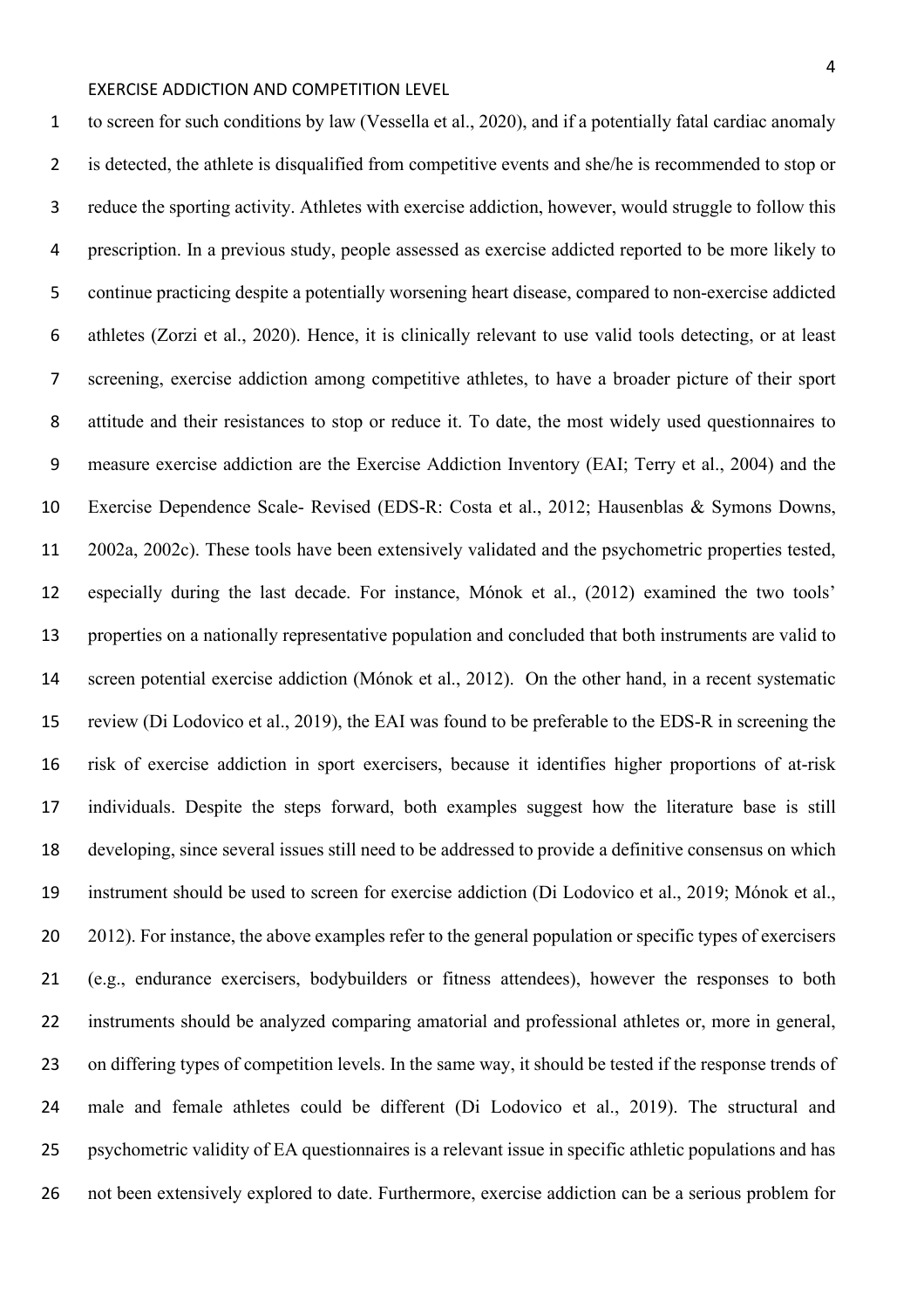athletes, since it could push athletes beyond their physiological limits, being unable to modulate training or to stop it when indicated on medical grounds. To date, no study has assessed how available questionnaires are valid to predict adherence to medical prescriptions to stop exercise, and importantly, how available questionnaires perform across competition level, and gender. Therefore, the present study has two main aims:

- 1. To test the latent structure of EAI and EDS-R across competition level and gender, and to understand if one of both tools are influenced by such features.
- 2. To test the differences between addicted versus non-addicted exercisers (measured by means EAI and EDS-R) on adherence to medical prescription to stop exercise, even across competition level.

# **Methods**

#### *The sample*

 A sample of athletes were invited (via social media groups dedicated to athletes) to fill an anonymous questionnaire asking their opinion both on the importance of sports activity for themselves and about preparticipation evaluation. Athletes were defined as those individuals engaged in an organized sports program requiring regular training and competition. According to the Italian law (Decree of Italian Ministry of Health: Rules for the Health Care of Competitive Sport Activities, 1982), these individuals are required to undergo mandatory preparticipation evaluation by a specialized sports medicine physician. At the beginning of the questionnaire, participants were asked if they were currently practicing competitive sports requiring mandatory medical evaluation: those who replied that they did not need the certificate of fitness were excluded from the analysis. 22 Moreover, another exclusion criterion was applied to define participants as athletes: those exercising less than 4 hours per week were excluded. This classification was made accordingly the recent guidelines applied in sport cardiology (Pelliccia et al., 2020). The final sample consisted of 1011 25 athletes (mean age  $33.9 \pm 13.75$  years; 23.83% females). The link to the survey was posted in social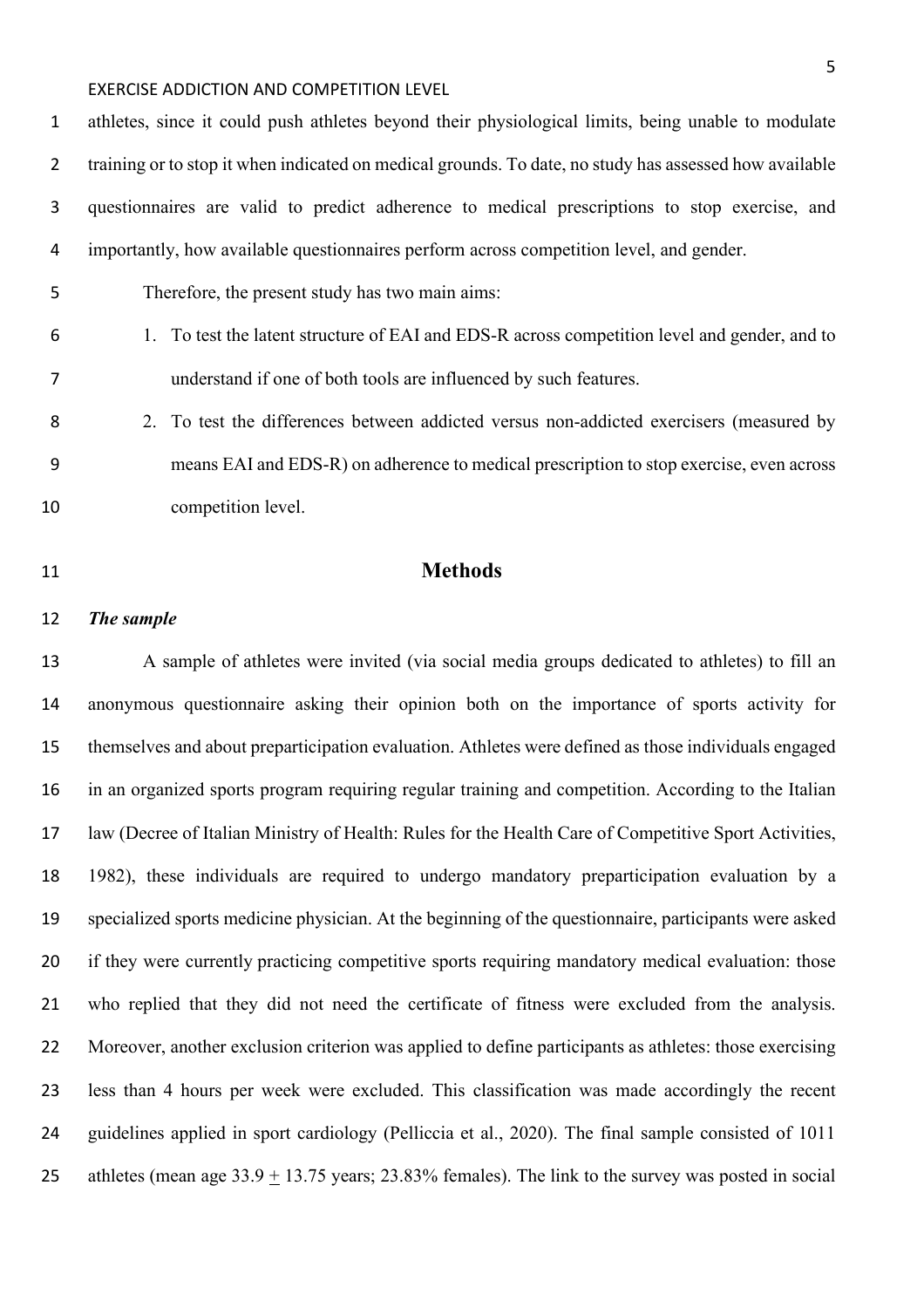networks for one month. Participants gave their informed consent to participate to the study, that was carried out according to the Declaration of Helsinki. The Institutional Review Board of the Padua Hospital, after a preliminary consultation, specified that ethical approval was not necessary for this 4 study<sup>[1](#page-5-0)</sup>, since it consisted in an observational study being carried out using anonymous questionnaires on the general population. Participants did not receive any form of payment to participate.

#### *Measures*

 Gender, age, the level of competition (amateur, local, regional, national, international), years of experience, hours of weekly practice and kind of sport practiced were collected. Table 1 displays the descriptive statistics of the present study. Categories of practised sport are in Supplmenetary material (Table S1).

#### **Internal PLEASE, INSERT TABLE 1 HERE**

 Exercise Dependence Scale- Revised (EDS-R) and Exercise Addiction Inventory (EAI) were used to measure exercise addiction. The EDS-R is a questionnaire composed of 21 questions rated on a six-point Likert response scale (1= Never; 6 =Always). The scale is divided into seven sub- categories (three questions per scale), based on the DSM IV (American Psychiatric Association [APA], 2000) criteria for substance addiction. EDS-R categories are: withdrawal, continuance, tolerance, control loss, decrease of other activities, time, and effect of intention. For each category, a total score is obtained by summing the ratings to each item. In general, higher score suggest higher chance to be at risk of exercise addiction. A score greater than 14 suggests an at-risk individual, between 7 and 14 a nondependent-symptomatic individual, and less than 7 denotes a nondependent- asymptomatic individual. According to the EDS-R manual (Hausenblas & Symons Downs, 2002b), 22 an exercise dependent profile is suggested whenever at least three subscales present an 'at-risk' score; a nondependent-asymptomatic profile whenever a nondependent-asymptomatic score occurs in at least four subscales; a nondependent-symptomatic profile otherwise.

<span id="page-5-0"></span> Consequently, a protocol number was not provided, since the *Institutional Review Board (IRB)* judged it as unnecessary.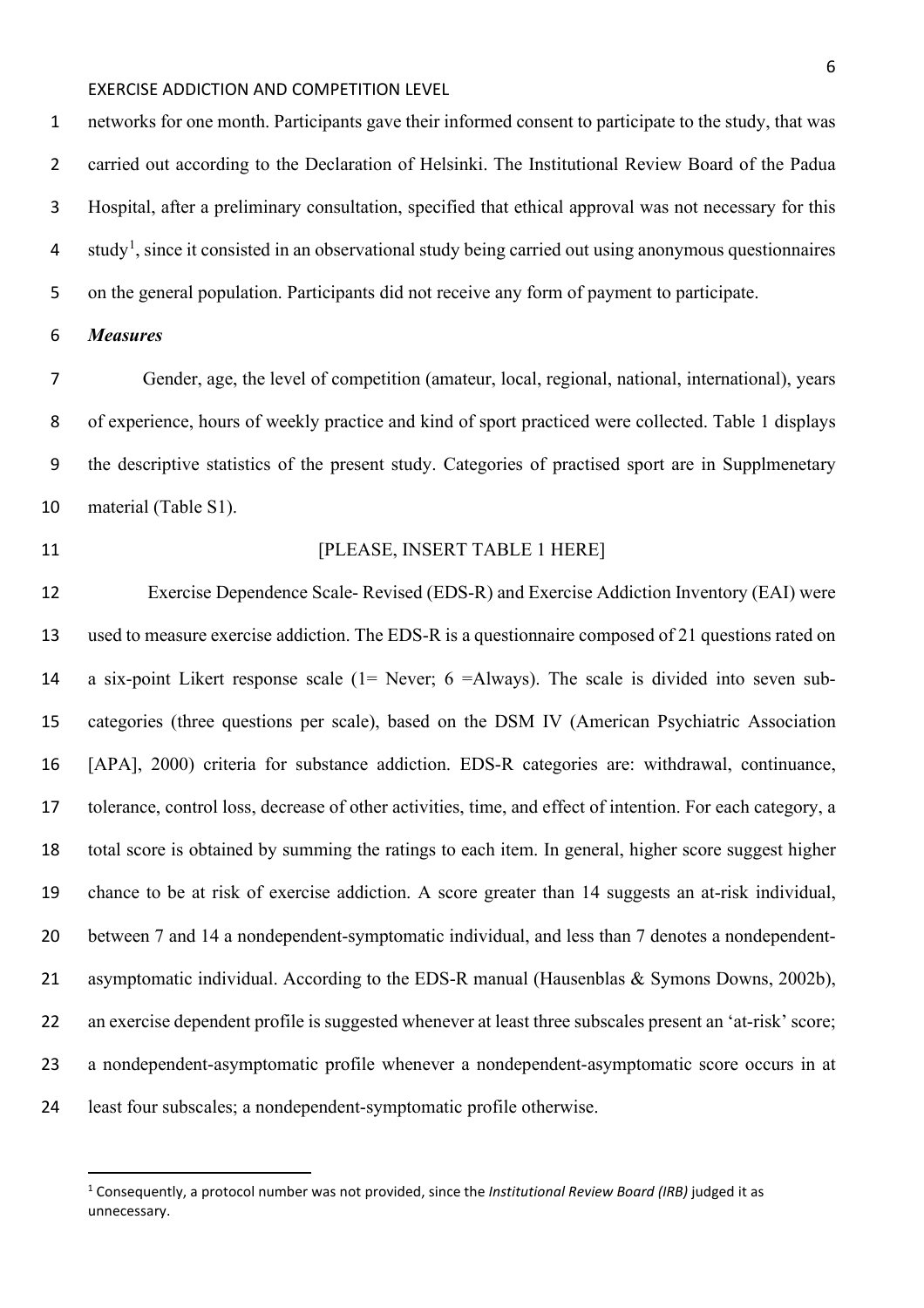1 The EAI is a short questionnaire composed of six items rated on a five-point Likert scale  $(1 =$  strongly disagree, 5= strongly agree), and investigates six main addiction domains: salience, mood modification, tolerance, withdrawal symptoms, conflict and relapse (Griffiths et al., 2015; Mónok et al., 2012; Sicilia et al., 2013; Terry et al., 2004). Table 2 contains the items of both instruments. As with the EDS-R, higher scores indicate a higher risk of exercise addiction. A score greater than 23 suggests at risk individuals; a score between 13 and suggests a potentially symptomatic person while a score less than 13 suggests an asymptomatic person (Griffiths et al., 2015). Table S2 of supplementary material contains the frequencies of each level of response, for each item of both instruments.

 The following questions were used to assess participants adherence to hypothetical medical 11 prescriptions made by a *physician<sup>[2](#page-6-0)</sup>*: "How would you react to a medical prescription to temporarily *interrupt exercise* (Q1 in the sequel)*; "After a medical investigation, it emerged that you have a critical cardiac anomaly that could cause a deadly heart attack. Unfortunately, it is necessary to permanently stop exercise. How would you react<sup>[3](#page-6-1)</sup>?"* (Q2 in the sequel). Both questions were rated on a dichotomous scale indicating the intention to stop (0) or to continue sport activities (1) despite medical prescription.

#### **Analytic plan**

 We performed confirmatory factor analysis (CFA) on each instrument. Considering that data were skewed (see Table S2), we considered them as ordinal and adopted a Diagonally Weighted Least Squares (Li, 2016) robust estimator in all the CFAs. As suggested by several authors (Forero et al., 2009; Kyriazos, 2018), the sample size for studies including confirmatory factor analysis

<span id="page-6-0"></span> The fact that the medical prescriptions were made by a physician was an information that participants derived from (a) the instruction of the section containing the questions within the online form and (b) from the word used. In particular, the adjective "medical" in Italian means that the recommendation or the exam is made by a physician, that is the only one that can make a diagnosis or prescribe to stop exercise.

<span id="page-6-1"></span><sup>&</sup>lt;sup>3</sup> This question was the last of a series of question investigating the reaction to medical prescription. The question "how would you react?" was a short for of the question "*How would you react to this medical prescription?*"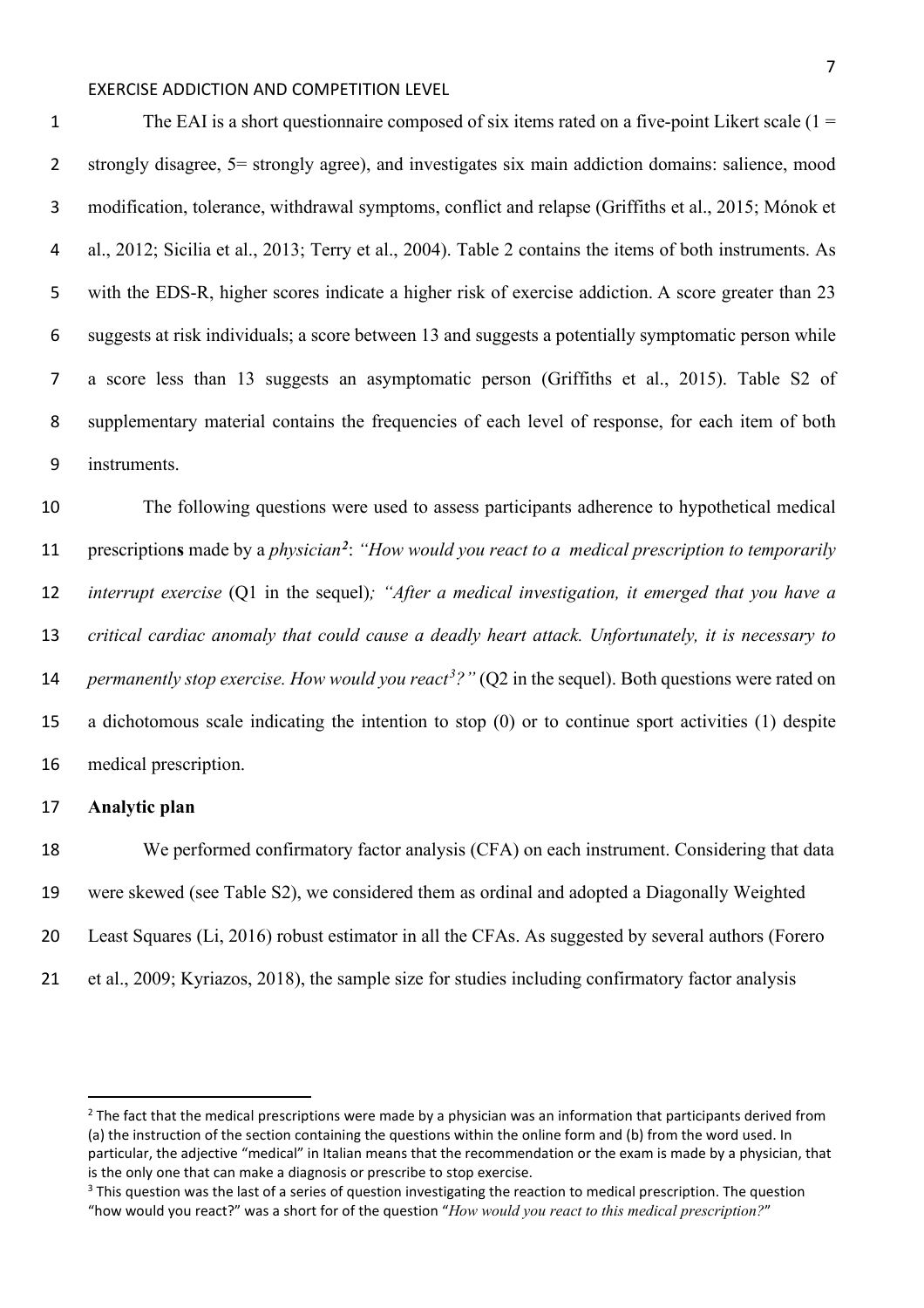should range from 200 to 500 participants. Considering that we performed two multigroup CFAs,

2 we found it reasonable to collect at least 1000 participants (Comrey & Lee, 2013).

 We applied a listwise deletion of missing data (i.e., only participants who both reported the gender/competition level and responded to all the items of the scale were included). In this way, we used the same set of complete cases to run all the CFAs. **Furthermore, we checked if missing data were equally and randomly distributed across items or if systematic patterns of missing data occurred for specific items. After the data-elimination, we also checked if there were differences in age between included and excluded participants. This gave us the chance to consider also potential influences of age on the CFAs results.** As suggested by several authors (Mónok et al., 2012; Schermelleh-Engel et al., 2003; Weston & Gore, 2006), we used multiple goodness-of-fit statistics in order to interpret the models' fit. For the Comparative Fit Index (CFI: Bentler, 1990) values ≥ .95 represent a good fit, values ≥ .90 for an adequate fit, while values < .90 a not acceptable fit. **For Root Mean Square Error of Approximation's (RMSEA: Steiger, 1990) values ≤ .05 indicate a good fit, values between .05 and .10 an adequate fit while values > .10 a not acceptable fit** . For the Standardized Root Mean Square Residual (SRMR: Hu & Bentler, 1999), values ≤ .05 represent a good fit, values between 0.5 and 0.8 an adequate fit while values > .8 a not acceptable fit. We used the R statistical environment (R Core Team, 2020) to run all analyses and the *lavaan* package (Rosseel, 2012) for the CFAs. Furthermore, we used Cronbach's alpha to test the internal consistency of both questionnaires, by means of the *ltm* package (Rizopoulos, 2006).

 We tested measurement invariance of both questionnaires' items score to understand if some external characteristics could affect the participants answers. Considering that our main goal was to test the EDS-R and the EAI latent structures across competition level and gender, we tested a series 23 of multigroup CFAs on these variables, separately. As recommended by several authors (Putnick & Bornstein, 2016; Vandenberg & Lance, 2000), we focused on the configural, metric, scalar and residual invariances. **As a first step, we performed an omnibus test to both fit a baseline model and to test the general structure of both instruments**. After testing separate model for each group,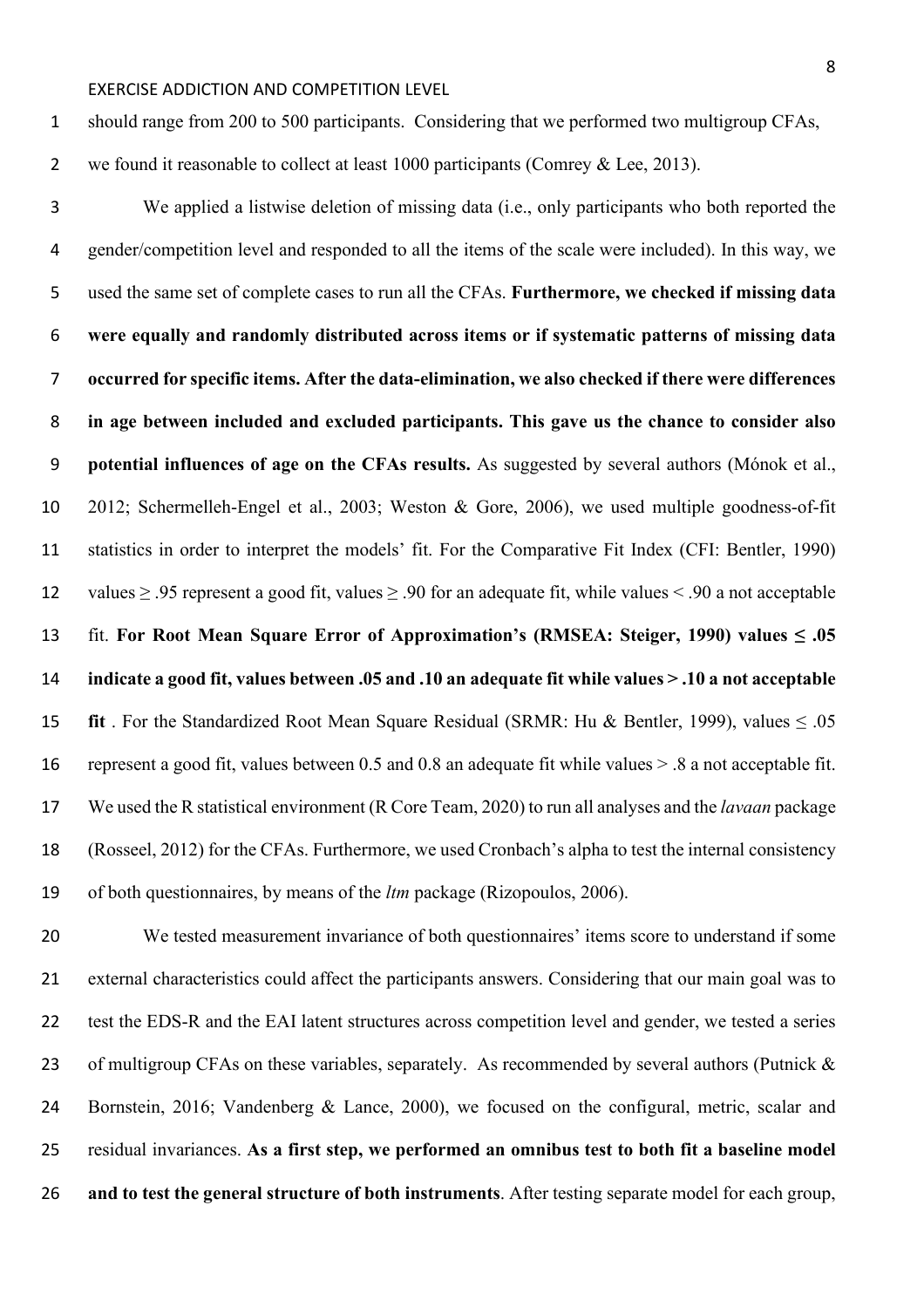we tested the configural invariance, to understand if the factor structure was equal across groups (van de Schoot et al., 2012). Configural invariance was supported if the model presented (at least) adequate goodness-of-fit indices and the pattern of loadings were significant in all groups. Then, we constrained the factor loadings to be equal across groups to test the metric invariance. Such test allows to understand if the contribution (i.e., the loading) of each item to its factor is equivalent among groups. Metric invariance was supported if the model fit was not worse than the fit of configural model. As suggested by several authors (Cheung & Rensvold, 2002; Gilson et al., 2013) we focused on two criteria to compare both models fit and, therefore, to discuss about the presence of 9 measurement invariance: (1), the difference  $(\Delta)$  between fit indices of the models, where we 10 considered a  $\Delta$ CFI > .01 and a  $\Delta$ RMSEA > .015 as indicative of invariance violations; (2), the overall goodness of fit of the singular models: not acceptable fit suggested us potential non-invariance (Beaujean et al., 2011). As a fourth step, we constrained both the factor loadings and the **item intercepts/thresholds<sup>[4](#page-8-0)</sup>** to be equal across groups, to test scalar invariance. In this way, it was possible to understand if both the starting level toward the construct and the threshold of response were equivalent among groups. We compared the overall fit of this model model with the metric invariance one. Finally, we tested the residual invariance (i.e., by constraining factor loadings, item intercepts/thresholds and residual variances to be equal across groups) to understand if the specific and error variances of the items were equivalent among groups (Putnick & Bornstein, 2016). In this case, model fit was compared with the scalar invariance one. Among the comparisons, whenever measurement non-invariance was found, we decided to test also partial measurement invariance. In 21 particular, we constrained the parameter of the invariant items, relaxing the other parameters and comparing again the models. In this way, it was possible to identify which groups could interpret the construct assessed by a specific item in different ways. We used the *lavaan* package (Rosseel, 2012)

<span id="page-8-0"></span> **In case of ordinal scale as the ones in the present study, an item threshold can be defined as the level of latent trait required to endorse a point of the response scale more likely than the previous response point. For ordinal and Likert-like scale, each item will have n-1 thresholds. Since item belonging to EAI are rated on a 5-point Likert scale, they present four thresholds. Items belonging to EDS-R present five thresholds.**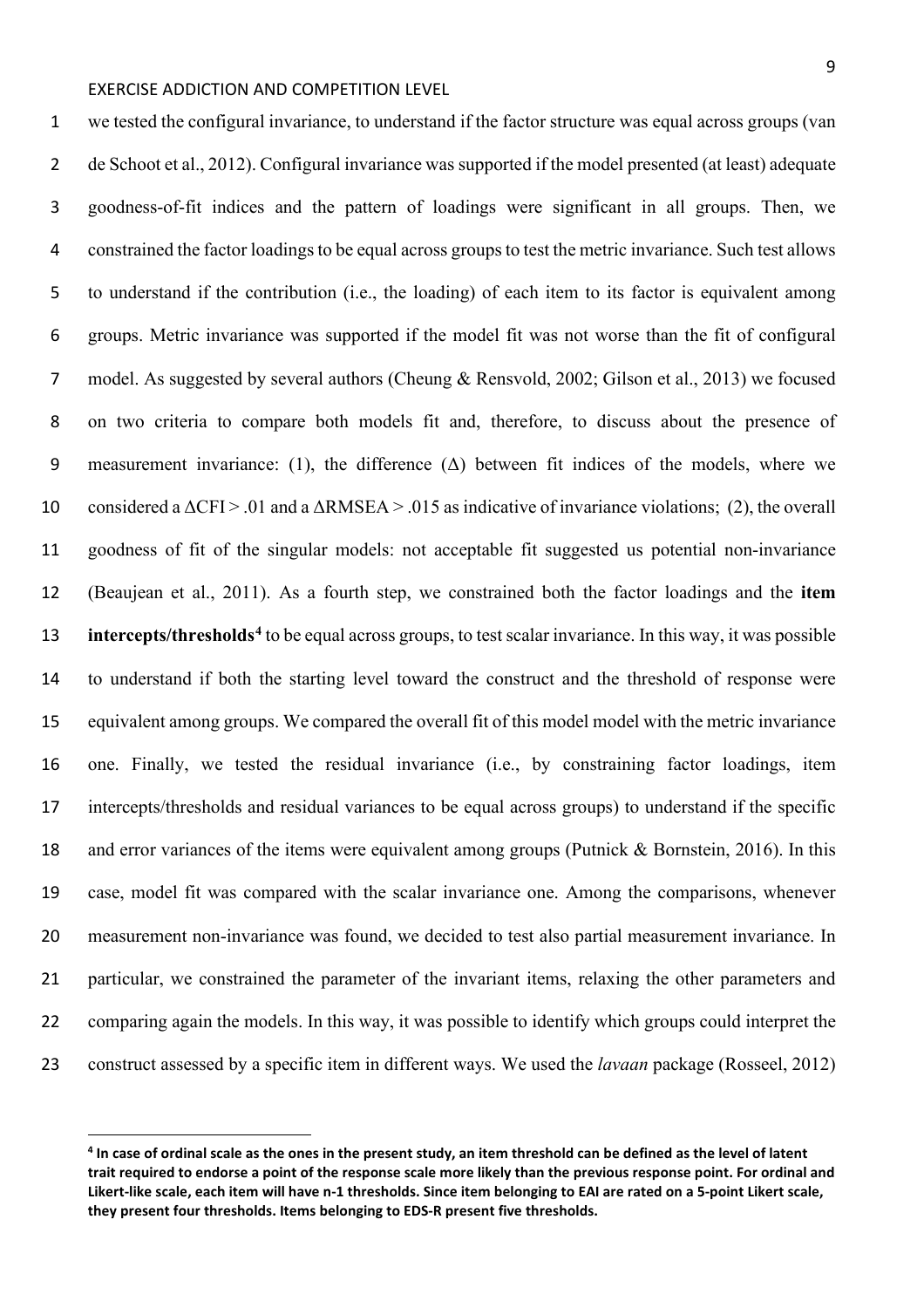to test measurement invariance. The procedure we used to define and compare models followed the recommendations of Hirschfeld and von Brachel (2014).

 As a further comparison between instruments, we also tested the specificity and sensitivity of both tool by means of receiver operating characteristic (ROC) curve. This analysis also yielded potential cutoffs for both tools, comparing them with the ones emerged from the original scoring algorithms through the kappa statistics (Cohen, 1960). We used two external criteria to run ROC analysis, namely the answers to the question Q1 and the percentiles on the hours of weekly practice. Participants who both (a) expressed the will to continue the sport activities despite medical prescription and (b) were over the 95% percentile along the distribution of the training hours were considered as at risk of addiction. We determined the cut off on the total scores of both instruments, in line with previous works testing the structure of the instruments (Müller et al., 2013). We used the pROC package (Robin et al., 2011)**.**

 To understand whether the EDS-R and EAI scores were influenced by gender, years of practice and average time devoted to exercise every week, we adopted multiple linear regressions. 15 We also considered both gender  $\times$  years of practice and gender  $\times$  average time devoted to exercise every week interactions. We used partial eta squared values (ηp2) to quantify the effect size, by means of the *heplots* package (Friendly, 2010).

 Finally, based on EDS-R and EAI outcomes, we tested the difference between addicted versus non addicted exercisers on the adherence to medical prescription. We performed a multiple logistic regression, setting Q2 responses as dependent variable and EDS-R/EAI outcomes and the competition level as categorical predictors. Regarding the EDS-R/EAI outcomes, we were interested in comparing participants considered at risk of exercise addiction to participants who were either symptomatic-not 23 addicted or asymptomatic. We also considered this comparison across competition levels. Moreover, odds ratios were calculated for each coefficient. **About the sample size used for this last group of analyses (i.e., logistic, multiple regressions and ROC), we used only those participants who provided data on the target categorical variables. For instance, in the multiple regressions, we**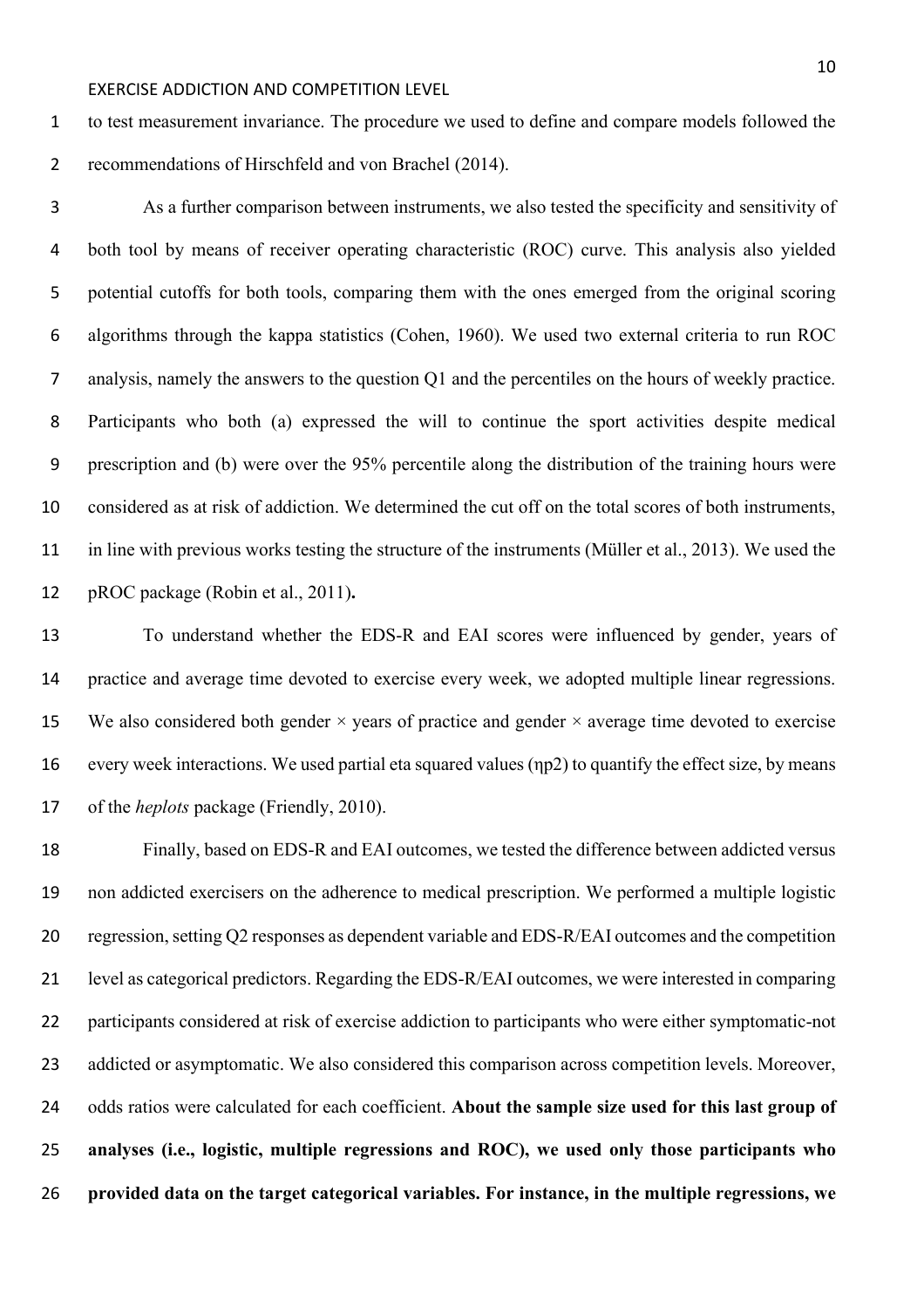**used all those individuals that provided complete data on gender, years of practice and average practice time. To calculate scores in case of missing data on specific items of both EAI and EDS- R, we applied a mean imputation method, but only for those subjects who had at least the ~90% of items responses. As can be seen in Table S2, we imputed a very small set of cases, considering that the amount of missing data (per item) was negligible. This strategy allowed us to reduce the loss of useful data.**

#### **Results**

#### *Prevalence and descriptive statistics*

 The calculated prevalence of exercise addiction was 6% and 11% when measured with the EDS-R and EAI respectively. **Considering mean differences on scales and subscales' scores, we observed that, in general, male participants obtained lower scores than female ones in all the overall scales and subscales, except for tolerance (p= .54), lack of control (p= .07), reduction in other activities (p=.21) and intention effects EDS-R subscales (p=.59). Furthermore, we observed that participants who reported an intention to continue exercising (i.e.,data taken from answer to both questions Q1 and Q2), despite medical prescriptions or suggestions, obtained higher scores in all the overall scales and subscales. We did not observe mean differences on the withdrawal subscale between respondents to the Q1 question (p= .31). Finally, we observed that participants competing at international level obtained the highest scores (especially compared to amatorial participants) in all the scales and subscale and, such result, was statistically significant for both EAI and EDS-R total score and almost all the EDS-R subscales (see Table 1).**

#### *Latent structure and measurement invariance*

 The sample used to run all the CFAs consisted of 943 participants (i.e., composed by participants who reported their gender, level of competition and all the responses to EAI and EDS-R). **Descriptive**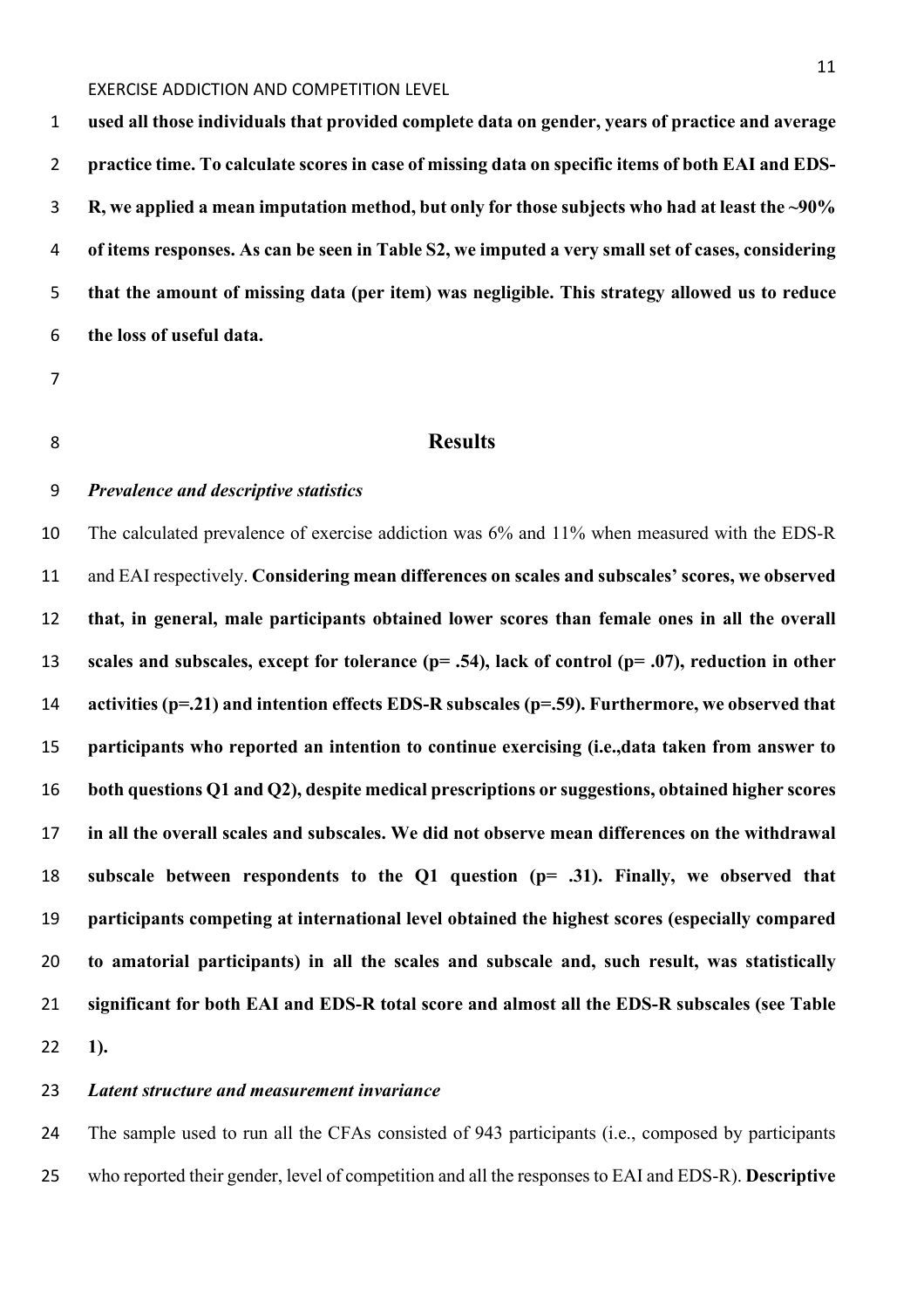**statistics of this subsample can be found within supplementary materials (see Table S3). We did not find systematic patterns of missingness among items (all the items presented very low and similar rates of missingness). We also did not find age differences among participants who were included or excluded.** Regarding the EAI, the CFA suggested a good fit of the entire model to the data (χ2(9)= 29.33; CFI= .98; SRMR= .03; RMSEA= .05[.01-.05]). Standardized factor loadings 6 ranged from .33 to .69 and are reported in Table 2, and internal consistency was  $\alpha$ = .68. Independent CFAs on each competition type obtained good to acceptable fit indexes, (range CFI: .95-.99; range 8 SRMR: .04-.06; range RMSEA: .05-.09) except for the RMSEA of amatorial athletes (.09; see Table 3). As for stratified models on competition levels, CFAs on gender revealed good fit indices (female:  $\chi$ 2(9)= 6.79; CFI= 1; SRMR= .03; RMSEA= .00[.00-.06]; male:  $\chi$ 2(9)= 28; CFI= .98; SRMR= .03; RMSEA= .05[.03-.07]). Multigroup CFA to test measurement invariance showed that the model on competition level was good in terms of configural and metric invariance, but some invariance violations emerged comparing the metric with the scalar model (ΔCFI=.03; ΔRMSEA=.02). **Once we found the violation, we applied the Lagrange Multiplier test (by jointly using the**  *lavTestScore()* **and the** *parTable()* **functions of the lavaan package), for releasing single constraints. This test allowed us to test if item thresholds statistically differed among groups.** Examining such items thresholds of the scalar model, we found that the threshold four of the item three of EAI (i.e., "I use exercise as a way of changing my mood") of athletes competing at international level was the lowest (0.14) compared to the thresholds of athletes competing at different levels (ranging from 0.22 to 0.25). Likewise, the threshold three for of item four of EAI (i.e., "Over time I have increased the amount of exercise I do in a day") of athletes competing at regional level 22 was the lowest ( $-0.57$ ) compared to the thresholds of athletes competing at different levels (ranging from |-0.61| to |-0.69|). Therefore, we relaxed the parameters of those thresholds and tested the partial scalar invariance. As shown in Table 3, the goodness-of-fit indices and the deltas improved (ΔCFI < 25 .01;  $\triangle$ RMSEA < .01).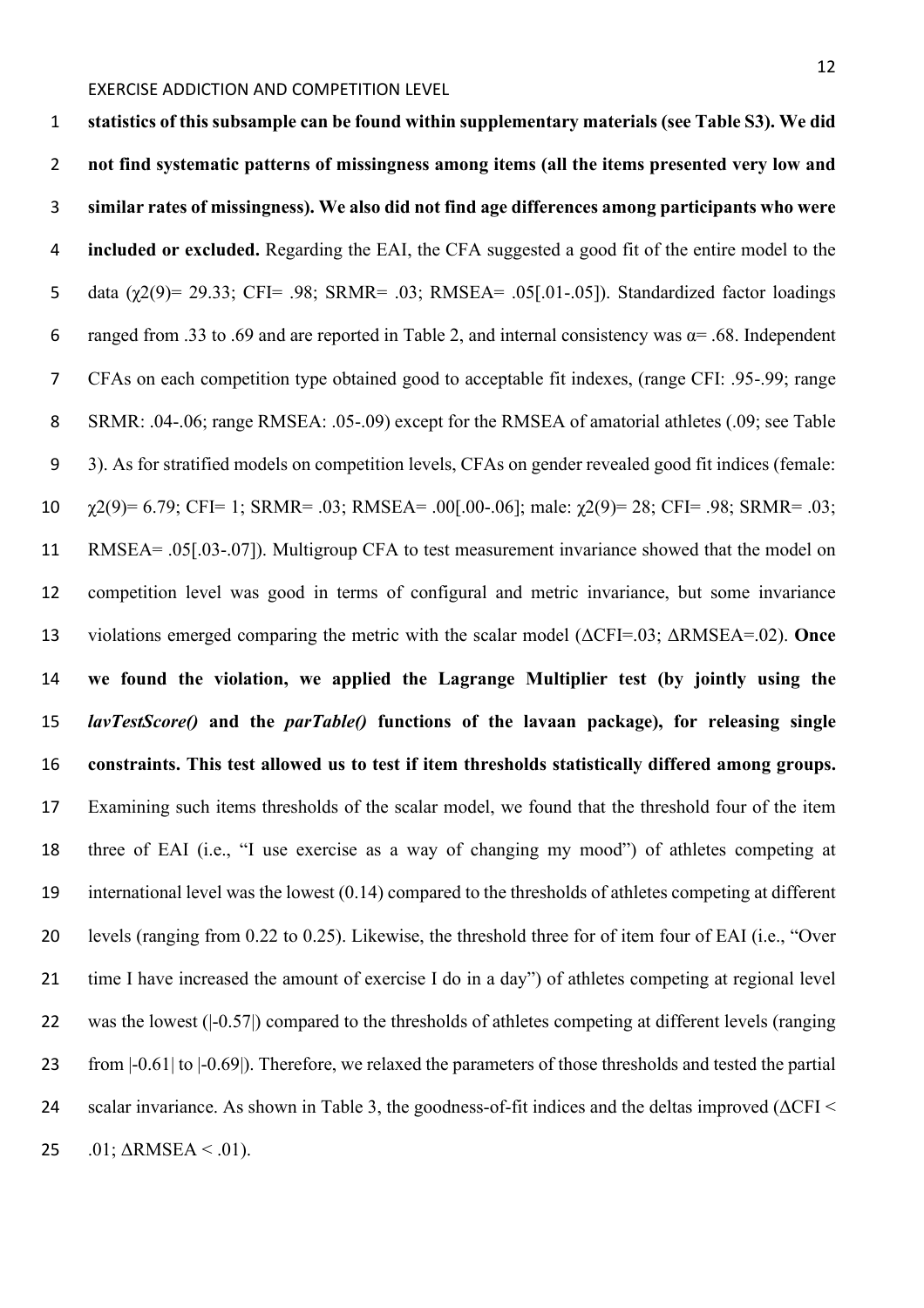On the contrary, the model across gender suggested configural invariance, with good indices of fit  $\gamma$  ( $\gamma$ 2(18) = 32.44; CFI = .99; SRMR = .03; RMSEA = .04[.02-.06]), suggesting the same factor structure across female and male participants. Similar results emerged in terms of metric, scalar and residual invariance. Overall, the results indicate that the EAI showed the same factor loadings, the same item intercepts and the same residual variances across female and male athletes.

### [PLEASE, INSERT TABLE 2 HERE]

 Regarding the EDS-R, as reported in Table 3, the fit of the entire model to the data resulted as good  $(\gamma 2(168) = 805.06; CFI = .97; SRMR = .05; RMSEA = .06[.06-.07])$ . Standardized factor loadings ranged from .54 to .97, as shown in Table 2. EDS-R showed very good internal consistency both as 10 an entire scale ( $\alpha$ = .83), and within each subscale ( $\alpha$  withdrawal= .92;  $\alpha$  continuity= .80;  $\alpha$  tolerance= 11 .82;  $\alpha$  control loss= .85;  $\alpha$  reduction= .57;  $\alpha$  time= .79;  $\alpha$  intention= .82) except for the reduction in other activities subscale. In the multigroup CFAs, all the models on competition levels ranged from good to acceptable indices (range CFI: .97-.98; range SRMR: .06-.08; range RMSEA: .06-.07). 14 Similarly, we found acceptable goodness-of-fit indices on gender models (female:  $\gamma$ 2(168)= 348.47; CFI= .97; SRMR= .06; RMSEA= .07[.06-.08] male: χ2(168)= 634.08; CFI= .98; SRMR= .05; RMSEA= .06[.06-.07]). We observed configural invariance both on competition level and gender, with also metric, scalar and residual invariances supported by small changes in models fit (see Table 3).

#### **Internal PLEASE, INSERT TABLE 3 HERE**

 On the ROC analysis **(n= 1006)**, we observed that a cutoff of 19.5 for the EAI was sufficient to determine people at risk to develop exercise addiction. The specificity was .56, the sensitivity was .67 and the area under the curve (AUC) was equal to .67 **(Figure 1, upper panel)**. Based on this new cut off, 439 participants were screened as at risk (43.22%). The kappa coefficient between the new cut off and the one suggested by Hausenblas and Symons Downs (2002b) was .28, suggesting minimal agreement (Cohen, 1960). In regard to the EDS-R, we observed that participants with a score higher than 76.5 were screened as at risk, with a specificity of .82, a sensitivity of .67 and an AUC of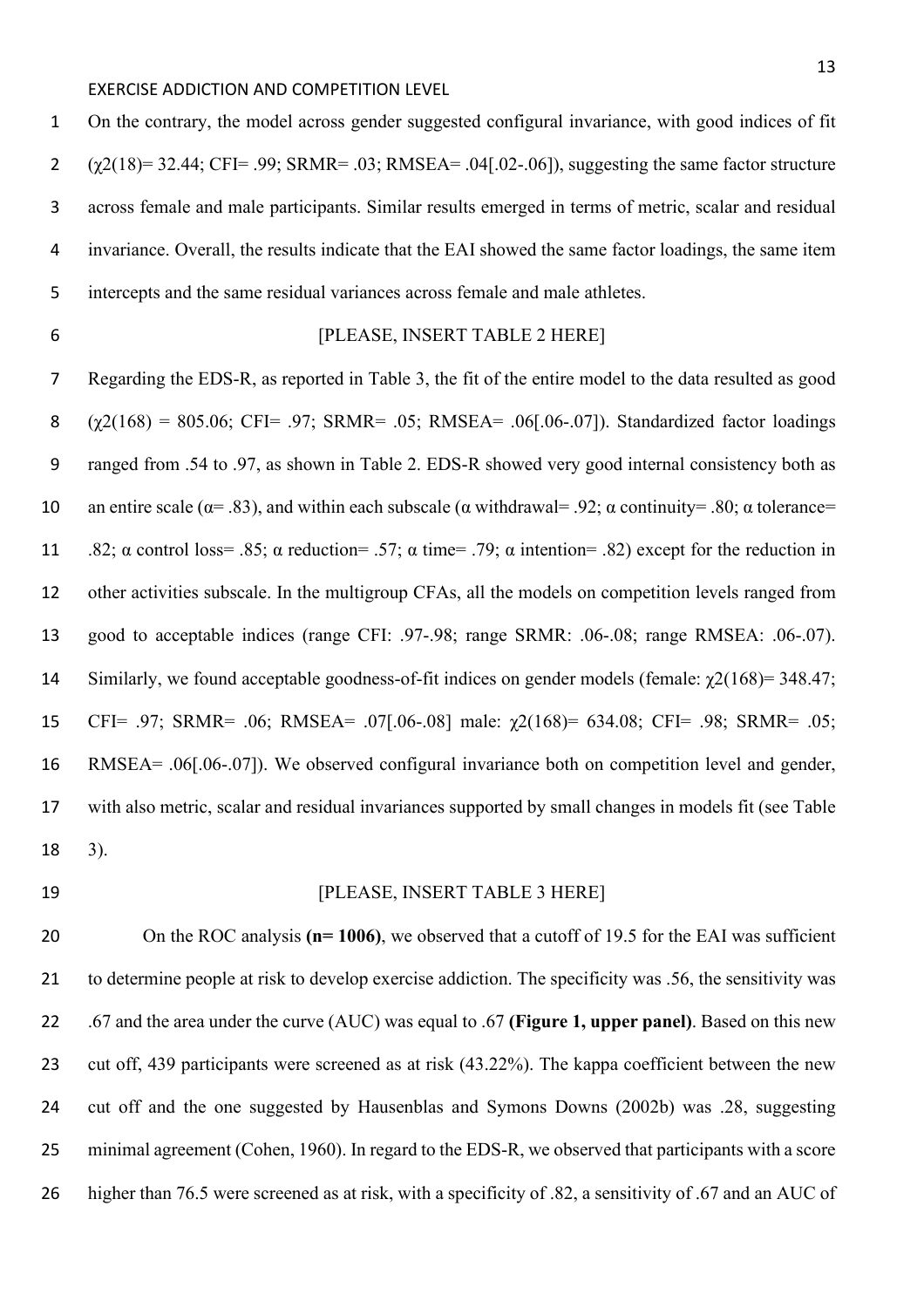.73 **(Figure 1, lower panel)**. Based on this new cutoff, 181 participants were screened as at risk (i.e., 2 17.90%). In this case, the agreement between the new and the original cutoffs was weak ( $\kappa$ = .41). **[PLEASE, INSERT FIGURE 1 HERE]** *Effects of gender, years of practice and average practice time on exercise addiction* The multiple regression **(n= 999)** on EAI scores yielded no significant effects on gender, years of practice and the interaction effects. The effect of the average time per week spent in training emerged as small (ηp2= .03) but statistically significant: a one-unit increase in hours per week spent in training led to an increase of .11 in EAI score. **[PLEASE, INSERT TABLE 4 HERE]**  The multiple regression on the EDS-R total scores **(n= 999)** also yielded no significant effects across years of practice or interaction effects. There was, however, a small but significant effect of 12 gender (ηp2< .01). Moreover, we found that a one-unit increase in hours per week spent in training led to an increase of .39 in EDS-R score (ηp2= .047). Finally, logistic regression **(n= 976)** suggested that only the EDS-R showed a statistically significant difference between participants at risk of exercise addiction and non-addicted. We observed that the odds of continuing exercising (even in case of a critical cardiac anomaly) in participants who were screened at risk of exercise addiction were 2.91 times greater than the odds of continuing exercising in participants who were screened as exercise non-addicted (OR=2.91 CI=1.01- 8.94 p= .04; see Table 5), a results that was not found in the EAI. In this case, the odds of continuing exercising (even in case of a critical cardiac anomaly) in participants who competed at local level were 0.62 times lower than the odds of continuing exercising in participants who competed at

22 amatorial level (OR= $0.62$  CI= $0.4$ - $0.96$  p=  $.03$ ).

**[PLEASE, INSERT TABLE 5 HERE]**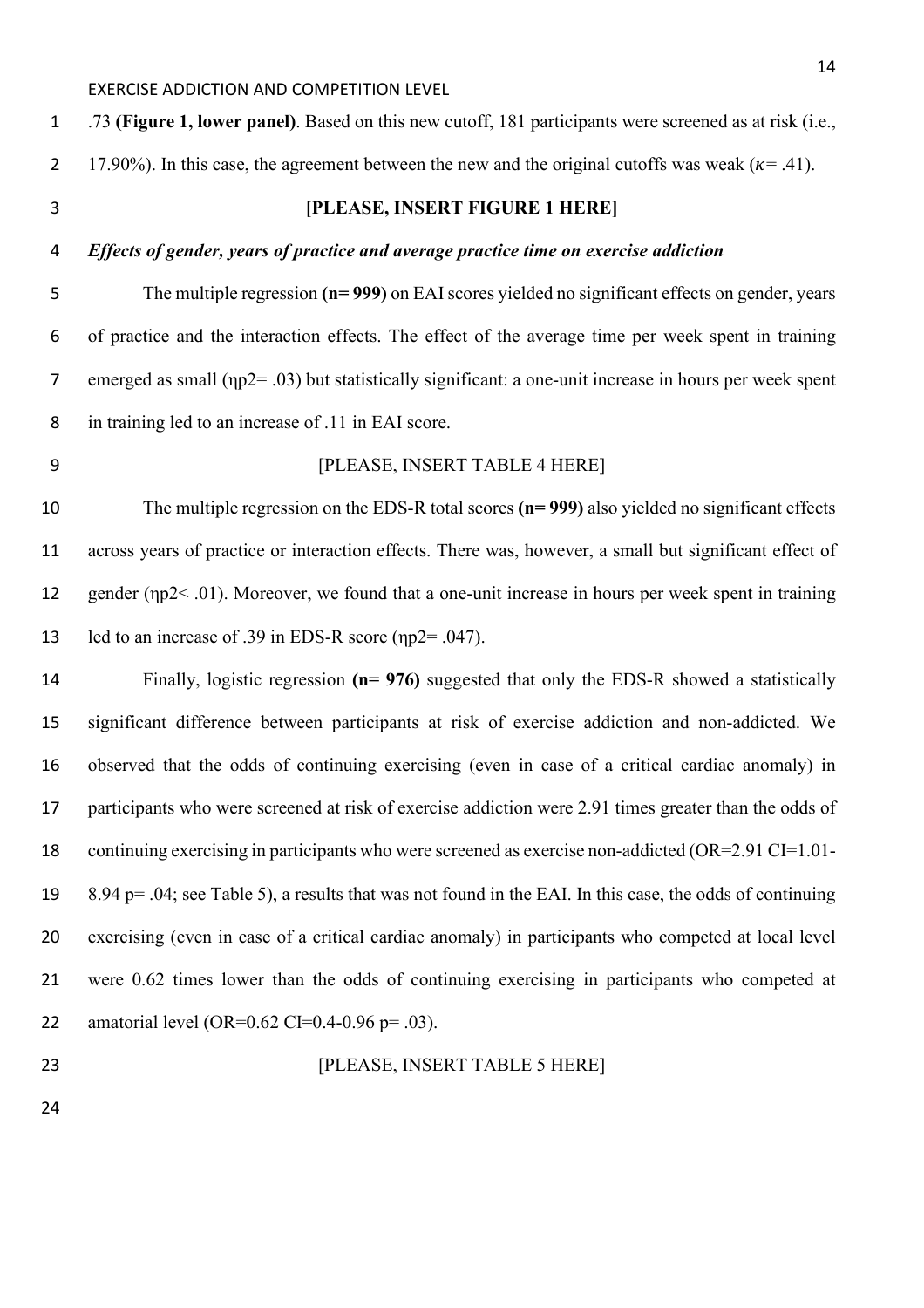#### **Discussion**

 During the past ten years, exercise addiction has received increasing attention (Di Lodovico et al., 2019). There is the possibility that sport could be compulsive to the point that it may modify the adherence to medical prescription to cease exercise, if required. Athletes may find this particularly difficult, considering that most of the time athletes are guided by a strong passion that could moderate the relevance of any exercise addiction (Vega et al., 2016). Both main and differential diagnoses can be difficult (Freimuth et al., 2011), as exercise addition has been reported to exist in a continuum, from beneficial exercise to exercise addiction. Furthermore, a number of comorbid disorders, such as eating disorders in particular, and other addictive or impulsive behaviors can co-exist (Berczik et al., 2012; Freimuth et al., 2011; Lichtenstein et al., 2018; Pinna et al., 2015; Trott, Jackson, Firth, Jacob, et al., 2020). Therefore, it is fundamental to build and test assessment instruments, whose structure must be stable not only in general populations, but also in different athletic populations across several different competition levels. Moreover, a tradeoff between brevity and exhaustivity must be reached for such assessment tools. Currently there are two well-validated questionnaires, the EDS-R and the EAI, with the EDS-R having the advantage of investigating more aspects related to exercise addiction, and the EAI being faster to administer. Although some studies have compared these tools in terms of validity, usability and factorial structure, these validation studies were not stratified by gender or athletic level of competition. The present study tried to add new insight onto such issues debated in literature (Di Lodovico et al., 2019; Mónok et al., 2012), retesting the latent structures of EAI and EDS-R across competition level and gender. Furthermore, the present study tried to understand if, based on those tools' outcome, those identified as at risk of exercise addiction would be less adherent the medical prescriptions, compared to non-addicted individuals.

 The difference in prevalence rates was large, and in general agreement with previous studies that have found the EAI to yield higher prevalence rates than the EDS-R (Trott, Jackson, Firth, Fisher, et al., 2020; Zorzi et al., 2020), possibly because of the differing number of items and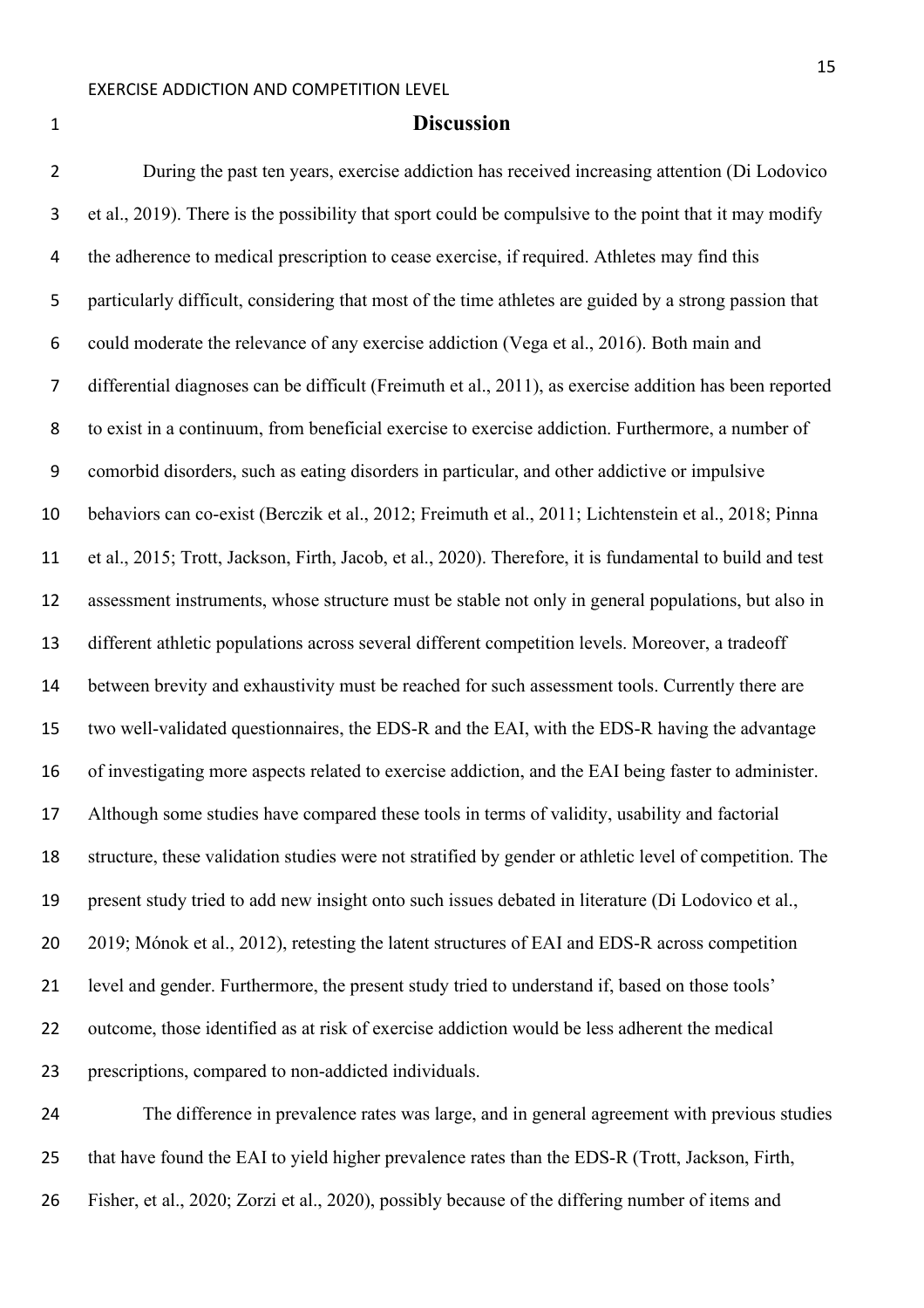underlying theoretical structures the tools are based on. The ratio between prevalence rates was 2 confirmed also by the ROC analyses, which suggested that EAI screened more participants as "at risk" than the EDS-R, even using new external criteria. These results suggest that the EDS-R should be preferred to the EAI in cases where more conservative screening for exercise addiction is necessary.

 We observed that both instruments showed a good overall factorial structure, in line with previous works (Mónok et al., 2012; Terry et al., 2004). Moreover, we found that both the EAI and EDS-R can be independently used by female and male athletes **(even if male participant reported, in descriptive terms, lower scores in almost all the tested scales and subscales)**, as suggested by their measurement invariance. These results suggest, therefore, that both instruments can be used in scenarios where screening of exercise addiction is required, controlling for gender. Some potential issues in terms of measurement invariance emerged for the EAI where violations of scalar invariance emerged**. Recalling that an item threshold can be defined as the level of latent trait necessary to endorse a point of the response scale more likely than the previous response point, we found that the fourth threshold of item three (i.e., "I use exercise as a way of changing my mood") and the third threshold of item four (i.e., "Over time I have increased the amount of exercise I do in a day") were the two sources of such scalar non-invariance**. **In the former, we observed that athletes competing at international level had the lowest fourth threshold, suggesting for these athletes it is necessary for a lower level of the latent trait to answer a "5" (the top score) to this item over a "4". In other words, such athletes seem to be more prone to score the maximum on this item than other athletes.** In line with previous works 22 with similar results (e.g. Rhudy et al., 2020), this result could reflect either a real difference toward the tendency of using exercise as a way to change mood or a response bias caused by different endorsement of the response among groups. In the latter, we observed that the lowest third threshold belonged to the athletes competing at regional level, suggesting the same dichotomy 26 found for item three. On the contrary, the structure of the EDS-R emerged as invariant across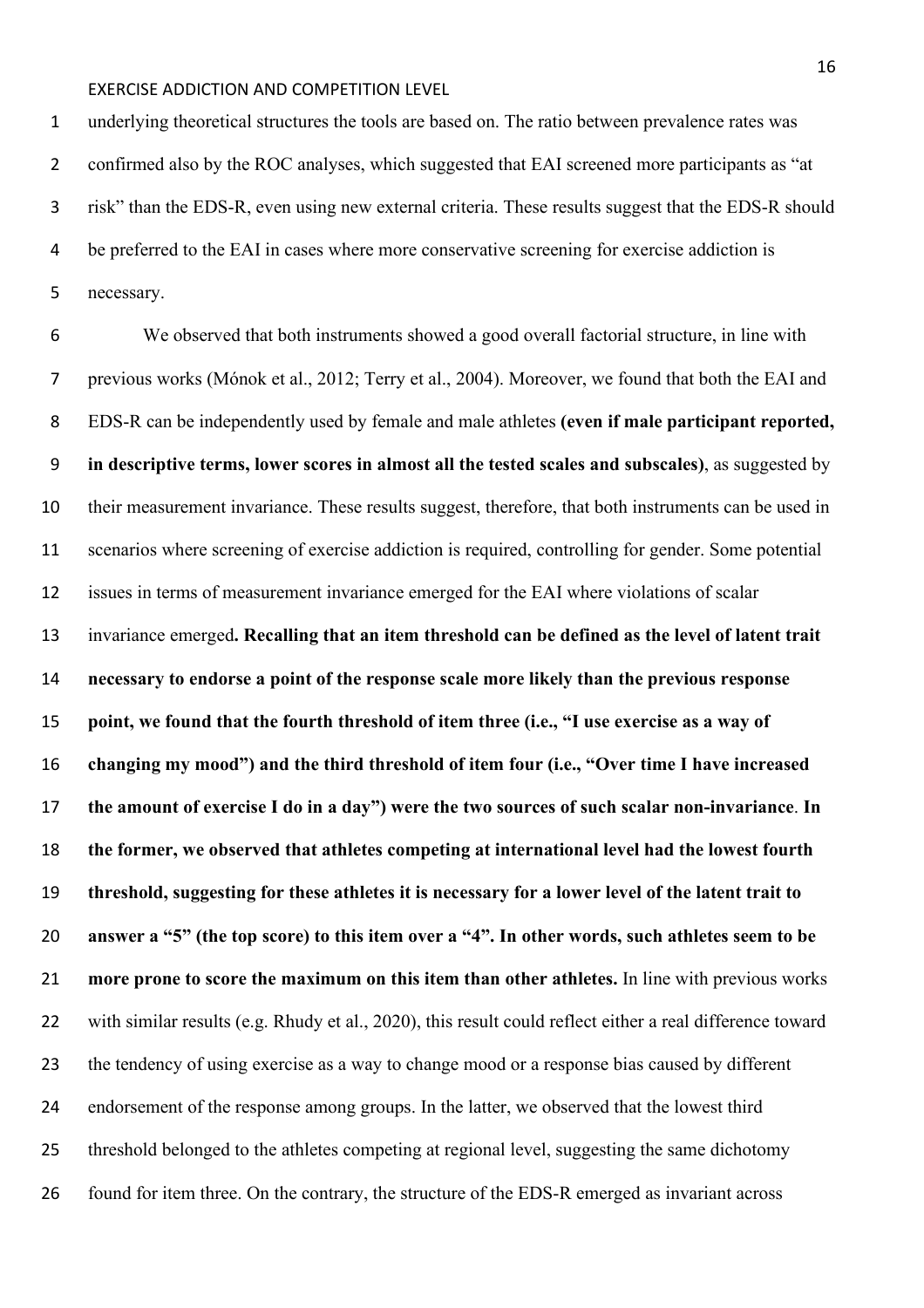1 competition levels. Although two thresholds of 24 (four thresholds  $\times$  6 items of the EAI) could be interpreted as trivial from a measurement point of view (Rhudy et al., 2020), it could be preferable to use an instrument that has fewer critical points. Therefore, it appears that the EDS-R is preferable to the EAI in this population.

 A slight difference between the instruments emerged in the ROC analysis. Based on the two external criteria, we observed that the EAI yielded more participants at risk of exercise addiction than the EDS-R did, but with less sensitivity. The ratio between our new prevalence rates were broadly in line with the ratio found by calculating the prevalence rates using the methods proposed by the instrument's authors. It appears that the EAI consistently yields almost double the prevalence of participants at risk of EA than the EDS-R. It is important to stress, however, that the results of the ROC analyses should be taken with caution. Both minimal (for EAI) and weak (for EDS-R) agreements with the original scoring algorithm suggested that the measure used as external criteria are not free from bias, due to the self-reporting nature of the tools. This constitutes a limitation of the study but also paves also the way for future studies aimed at finding more objective criteria. Another aspect highlighting a difference between the EAI and the EDS-R came after testing the difference on adherence to medical prescriptions. **In general, we observed that participants who reported an intention to continue exercising obtained higher scores in both EAI and EDS-R scales and almost all EDS-R subscales. Beyond such descriptive results**, the analysis the logistic regression suggested that, when the medical prescription was to permanently stop exercising due to a potential (and hypothetical) cardiac anomaly, athletes at risk of addiction were less prone to adhere to the prescription, but only when exercise addiction was measured by the EDS-R. This result was independent of competition level. Further study should aim to replicate these results that, currently, are merely exploratory.

 Such results have several potential clinical implications, beyond the psychometric aspects. First, the risk of exercise addiction appears to be not so infrequent, and should be routinely assessed in competitive athletes, given that it can lead to excessive exercising with higher risk of injuries,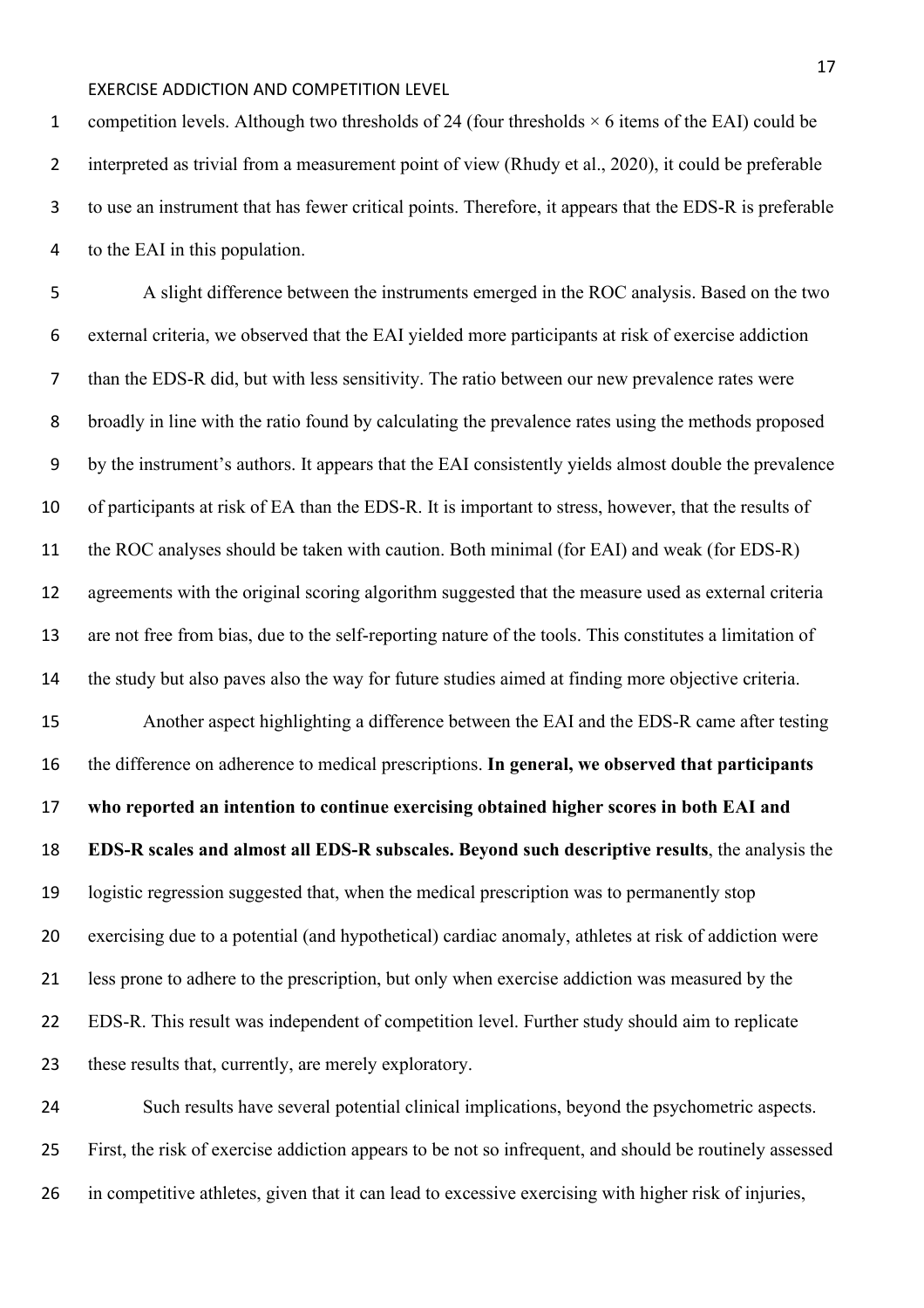impairment in occupational, and social functioning (Hausenblas et al., 2017). Considering the method of exercise addiction measurement, the present results suggest that, in case of competitive athletes, the EDS-R is preferable to the EAI, mainly because the responses to the questions in this tool appear to not be influenced by the competition level of an athlete. Levels of exercise among athletes are of course higher than those in the general population, and it is reasonable that anaerobic and cardio-respiratory training of the athlete be judged as excessive from the general population point of view. Nonetheless, when occupational and social functioning becomes impaired due to excessive time and mental focus dedicated to exercise, which is often the criteria for other forms of addiction, exercising can assume a pathological entity in this population (Hausenblas et al., 2017). Reducing exercise and replacing this with other stimulating activities should be attempted once a person is judged as addicted to exercise. Interventions to prevent occupational, social functioning impairment and recurrent injuries occurring from exercise addiction should be ideally implemented systemically, from the lowest level of competitions, since more engrained addictive behaviours could emerge when the athlete career improves.

 Secondly, we observed differences between addicted and non-addicted athletes in terms of adherence to medical prescriptions. When the medical prescription was to permanently stop exercise due to a cardiac anomaly, this difference was detected only by assessing the risk of exercise addiction with the EDS-R, in line with a previous research (Zorzi et al., 2020). Such result suggests that the EDS-R could detect athletes' attitude more effectively than the EAI. This result is 20 particularly relevant among subjects who may receive a contraindication to continue exercise. If they continue exercising despite the presence of a cardiac disease at risk of sudden cardiac death, 22 the risk goes beyond social and occupational impairment or injuries. Hence, one further clinical implication of the present findings is that exercise addiction should be assessed in people with cardiac anomalies.

 Thirdly, our results regarding the psychometric properties of the EDS-R across gender and competition level, provide new data in the literature comparing it with EAI (Di Lodovico et al.,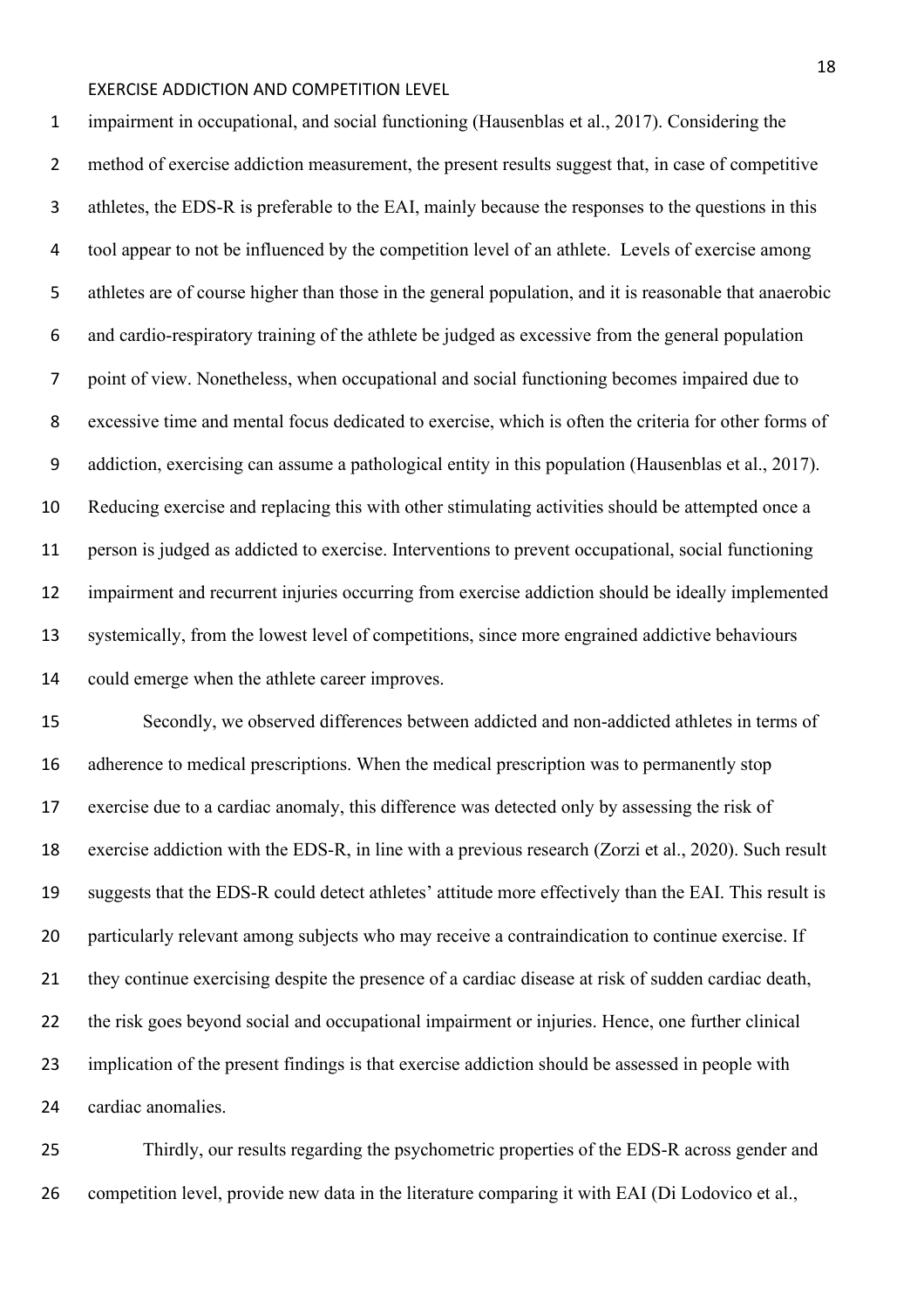2019; Mónok et al., 2012). It appears that the EDS-R is a valuable candidate to assess exercise addiction, even if administered in non-psychological contexts. This aspect is not trivial: in general, the medical assessment to allow or not allow a person practicing competitive exercise is performed by a medical doctor specialized in cardiology or sport medicine. Both may not be very familiar with questionnaires or scales and need to assess several biological variables during an often-small amount of time. Hence, they need an exhaustive tool to routinely administer it as a part of the whole evaluation. Our results showed that EDS-R can provide useful results, and information less influenced by external features, although it contains a greater number of items and dimensions than EAI.

 The present work has some limitations. The operational definition of athletes we used in this work follows Italian law (Decree of Italian Ministry of Health: Rules for the Health Care of Competitive Sport Activities, 1982), and guidelines derived from sport cardiology (Pelliccia et al., 2020). Therefore, such a definition could be context-specific, namely it does not completely overlap with the ones that can be found in literature (Araújo & Scharhag, 2016). It would be interesting to understand if our results could be replicated adopting more international definitions. Furthermore, this study is cross-sectional, hence no causal inference can be made. The question on adherence to medical prescription assessed an intention not to comply, asked in a self-report modality. Given all the limitations of such a self-report tool, other and more objective measures could be used in future studies. Moreover, multigroup CFAs of competition type either across or separately for gender 20 would have been beneficial, but it would require a sample fitting 10 groups (5 competition levels  $\times$  2). Our sample size, although consisting of 943 participants with complete data, would have needed to be higher to provide reliable results. The present sample was also unbalanced across both gender and competition types, increasing the risk of mis specified and underfitted models. To address this, future studies should collect more responses from female athletes at different competition levels. Finally, it would be interesting to screen athletes for sub-threshold OCD or eating disorders considering that such disorders are often comorbid or primary to exercise addiction (Berczik et al.,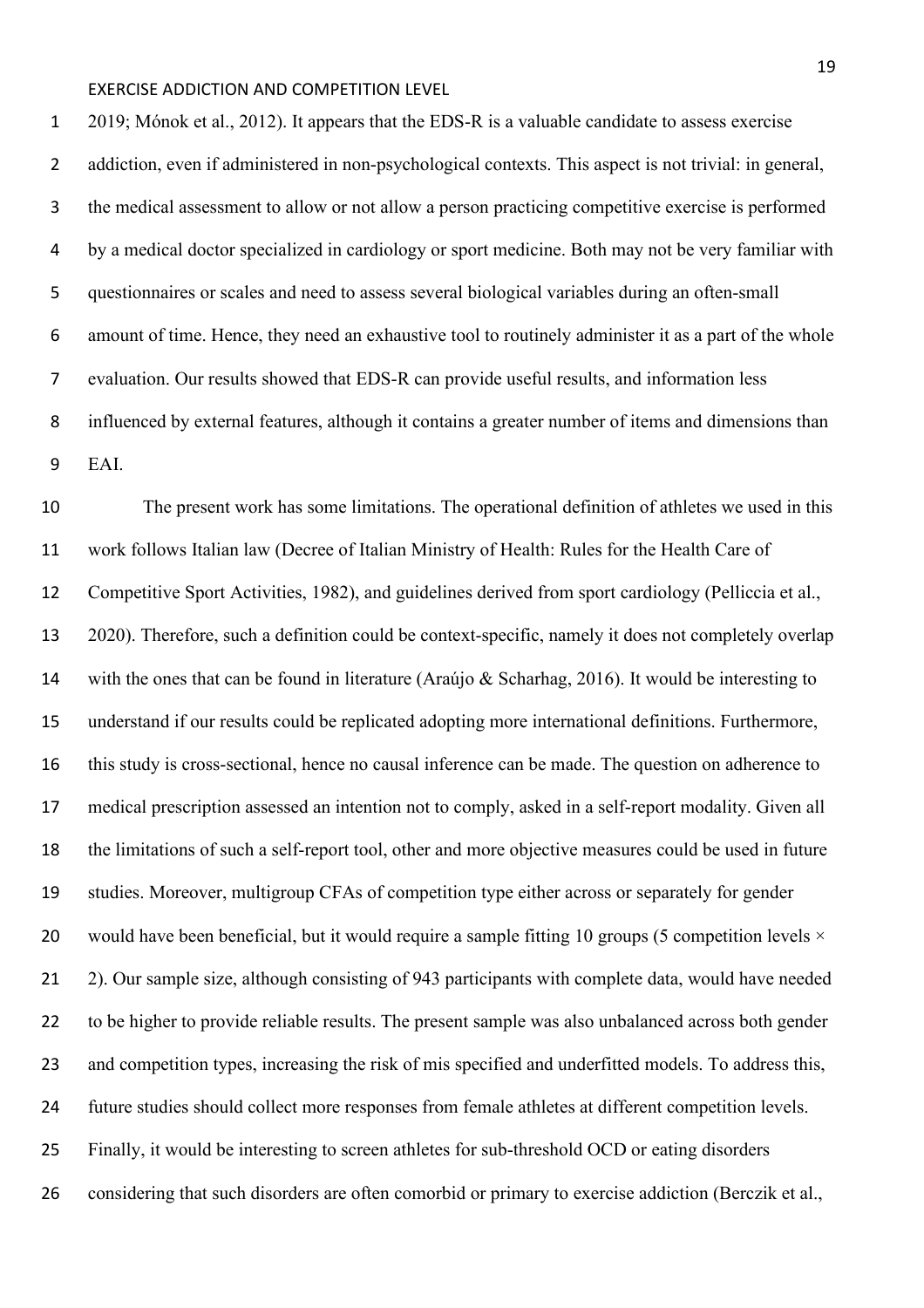2012; Freimuth et al., 2011; Lichtenstein et al., 2018; Pinna et al., 2015; Trott, Jackson, Firth,

Jacob, et al., 2020).

 In summary, this study presents new useful findings. Our results indicate that the usefulness of the EAI may be limited to screening of exercise addiction requiring responses not influenced by gender. Furthermore, the structure of the EDS-R appears to be less influenced by gender or competition level of the athlete. The EAI identifies more individuals reaching thresholds of exercise addiction (Di Lodovico et al., 2019), possibly overestimating exercise addiction. The EDS-R can provide a comprehensive and multidimensional picture of addiction related symptoms, and appears to be less affected by athletes' characteristics. Finally, the outcome provided by EDS-R can be used to detect differences on athletes' attitude to comply to medical prescription to stop exercise, independently of their competition level.

 We therefore conclude that the EDS-R is a good candidate to be administered in several contexts, including offices of general practitioners (Di Lodovico et al., 2019; Griffiths et al., 2015; Mónok et al., 2012).

#### **Acknowledgments**:

 Brendon Stubbs is supported by a Clinical Lectureship (ICA-CL-2017-03-001) jointly funded by Health Education England (HEE) and the National Institute for Health Research (NIHR). Brendon Stubbs is part funded by the NIHR Biomedical Research Centre at South London and Maudsley NHS Foundation Trust. Brendon Stubbs also holds active grants with the Medical Research Council (GCRF and multimorbidity calls) and Guys and St Thomas Charity (GSTT). Brendon Stubbs has received consultancy fees from ASICS Europe BV. The views expressed are those of the author(s) and not necessarily those of the (partner organisation), the NHS, the NIHR, the Department of Health and Social Care, the MRC or GSTT. Joseph Firth is supported by a University of Manchester Presidential Fellowship (P123958) and a UK Research and Innovation Future Leaders Fellowship (MR/T021780/1).

All other authors have nothing to declare.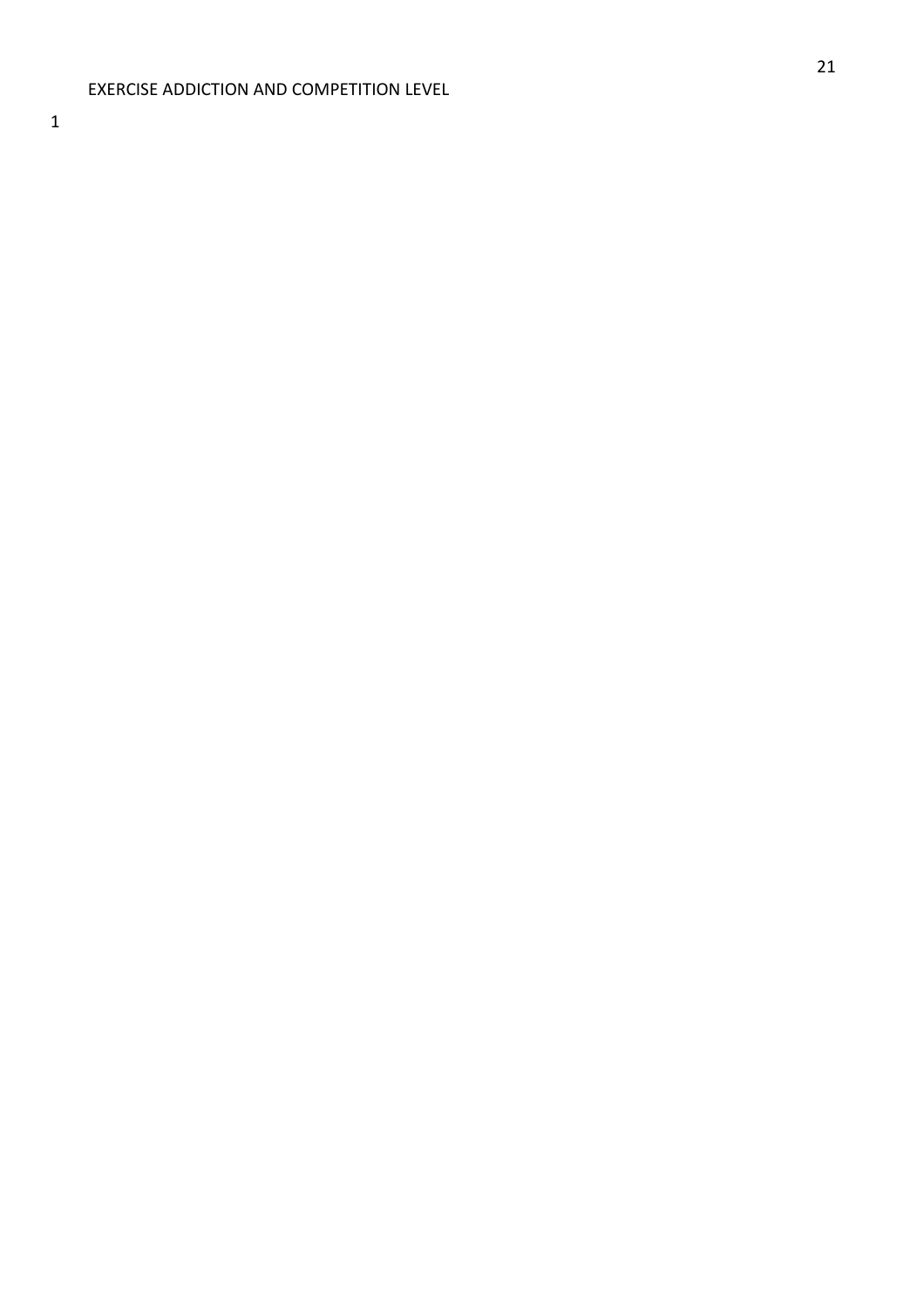| $\mathbf 1$    | <b>References</b>                                                                                    |
|----------------|------------------------------------------------------------------------------------------------------|
| $\overline{2}$ | American Psychiatric Association. (2000). Diagnostic and Statistical Manual of Mental Disorders-     |
| 3              | IV Text Revision, APA. In Washington, DC.                                                            |
| 4              | Araújo, C. G. S., & Scharhag, J. (2016). Athlete: a working definition for medical and health        |
| 5              | sciences research. Scandinavian Journal of Medicine & Science in Sports, 26(1), 4-7.                 |
| 6              | https://doi.org/10.1111/sms.12632                                                                    |
| 7              | Ashdown-Franks, G., Firth, J., Carney, R., Carvalho, A. F., Hallgren, M., Koyanagi, A.,              |
| 8              | Rosenbaum, S., Schuch, F. B., Smith, L., Solmi, M., Vancampfort, D., & Stubbs, B. (2020).            |
| 9              | Exercise as Medicine for Mental and Substance Use Disorders: A Meta-review of the Benefits           |
| 10             | for Neuropsychiatric and Cognitive Outcomes. Sports Medicine, 50(1), 151–170.                        |
| 11             | https://doi.org/10.1007/s40279-019-01187-6                                                           |
| 12             | Baekeland, F. (1970). Exercise Deprivation: Sleep and Psychological Reactions. Archives of           |
| 13             | General Psychiatry, 22(4), 365-369. https://doi.org/10.1001/archpsyc.1970.01740280077014             |
| 14             | Beaujean, A. A., Freeman, M. J., Youngstrom, E., & Carlson, G. (2011). The Structure of Cognitive    |
| 15             | Abilities in Youths With Manic Symptoms: A Factorial Invariance Study. Assessment, 19(4),            |
| 16             | 462-471. https://doi.org/10.1177/1073191111399037                                                    |
| 17             | Bentler, P. M. (1990). Comparative fit indexes in structural models. Psychological Bulletin, 107(2), |
| 18             | 238-246. https://doi.org/10.1037/0033-2909.107.2.238                                                 |
| 19             | Berczik, K., Szabó, A., Griffiths, M. D., Kurimay, T., Kun, B., Urbán, R., & Demetrovics, Z.         |
| 20             | (2012). Exercise Addiction: Symptoms, Diagnosis, Epidemiology, and Etiology. Substance               |
| 21             | Use & Misuse, 47(4), 403-417. https://doi.org/10.3109/10826084.2011.639120                           |
| 22             | Cheung, G. W., & Rensvold, R. B. (2002). Evaluating Goodness-of-Fit Indexes for Testing              |
| 23             | Measurement Invariance. Structural Equation Modeling: A Multidisciplinary Journal, 9(2),             |
| 24             | 233-255. https://doi.org/10.1207/S15328007SEM0902 5                                                  |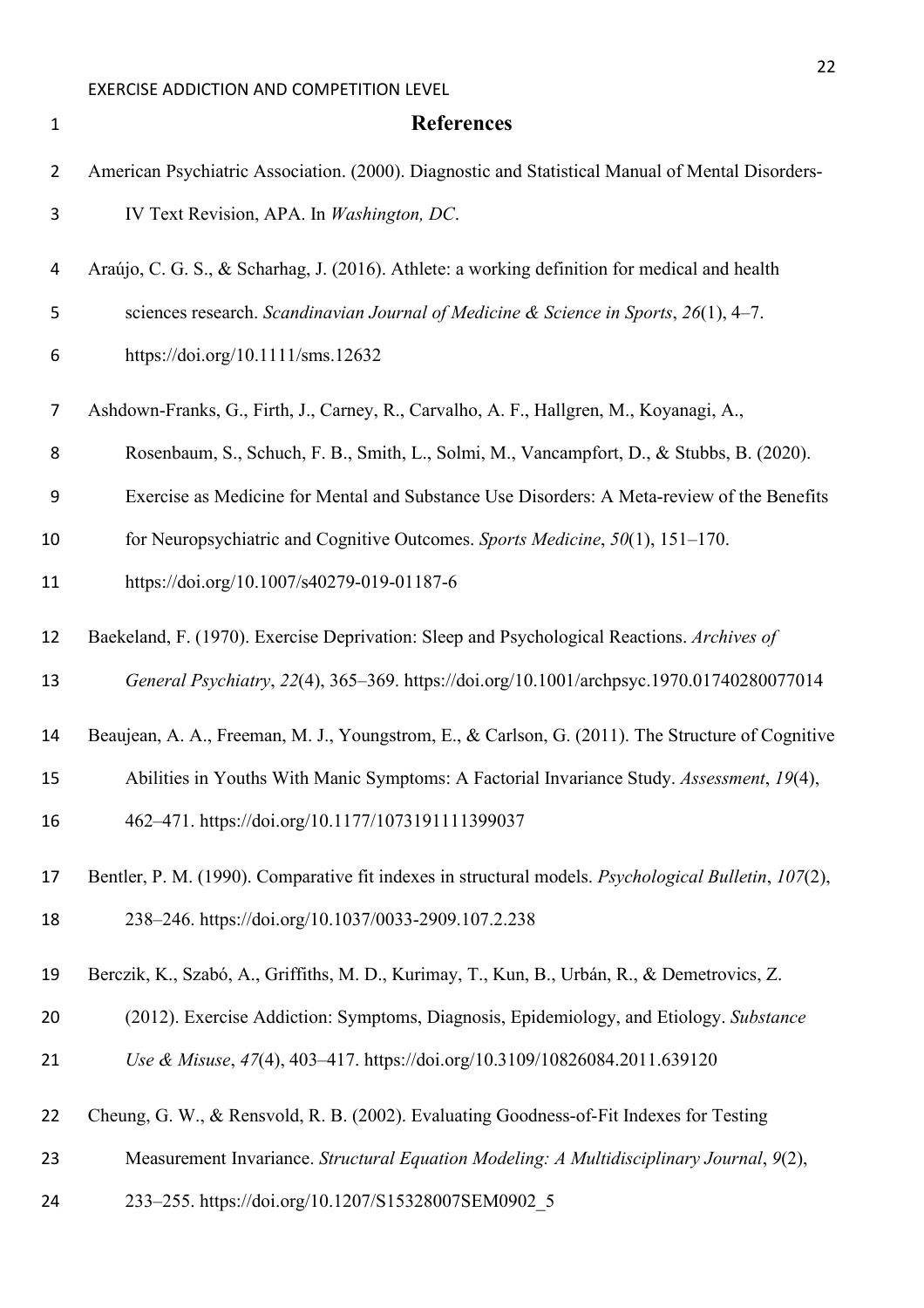| $\mathbf{1}$   | Cohen, J. (1960). A Coefficient of Agreement for Nominal Scales. Educational and Psychological    |
|----------------|---------------------------------------------------------------------------------------------------|
| $\overline{2}$ | Measurement, 20(1), 37-46. https://doi.org/10.1177/001316446002000104                             |
| 3              | Comrey, A. L., & Lee, H. B. (2013). A first course in factor analysis. Psychology press.          |
| 4              | Costa, S., Cuzzocrea, F., Hausenblas, H. A., Larcan, R., & Oliva, P. (2012). Psychometric         |
| 5              | examination and factorial validity of the Exercise Dependence Scale-Revised in Italian            |
| 6              | exercisers. Journal of Behavioral Addictions JBA, 1(4), 186-190.                                  |
| 7              | https://doi.org/10.1556/jba.1.2012.009                                                            |
| 8              | Decree of Italian Ministry of Health: Rules for the health care of competitive sport activities,  |
| 9              | (1982).                                                                                           |
| 10             | Di Lodovico, L., Poulnais, S., & Gorwood, P. (2019). Which sports are more at risk of physical    |
| 11             | exercise addiction: A systematic review. Addictive Behaviors, 93, 257-262.                        |
| 12             | https://doi.org/https://doi.org/10.1016/j.addbeh.2018.12.030                                      |
| 13             | Forero, C. G., Maydeu-Olivares, A., & Gallardo-Pujol, D. (2009). Factor Analysis with Ordinal     |
| 14             | Indicators: A Monte Carlo Study Comparing DWLS and ULS Estimation. Structural Equation            |
| 15             | Modeling: A Multidisciplinary Journal, 16(4), 625-641.                                            |
| 16             | https://doi.org/10.1080/10705510903203573                                                         |
| 17             | Freimuth, M., Moniz, S., & Kim, S. R. (2011). Clarifying Exercise Addiction: Differential         |
| 18             | Diagnosis, Co-occurring Disorders, and Phases of Addiction. International Journal of              |
| 19             | Environmental Research and Public Health, 8(10), 4069–4081.                                       |
| 20             | https://doi.org/10.3390/ijerph8104069                                                             |
| 21             | Friendly, M. (2010). HE Plots for Repeated Measures Designs. Journal of Statistical Software; Vol |
| 22             | <i>l, Issue 4 (2010)</i> . https://doi.org/10.18637/jss.v037.i04                                  |
| 23             | Gilson, K.-M., Bryant, C., Bei, B., Komiti, A., Jackson, H., & Judd, F. (2013). Validation of the |
| 24             | Drinking Motives Questionnaire (DMQ) in older adults. Addictive Behaviors, 38(5), 2196-           |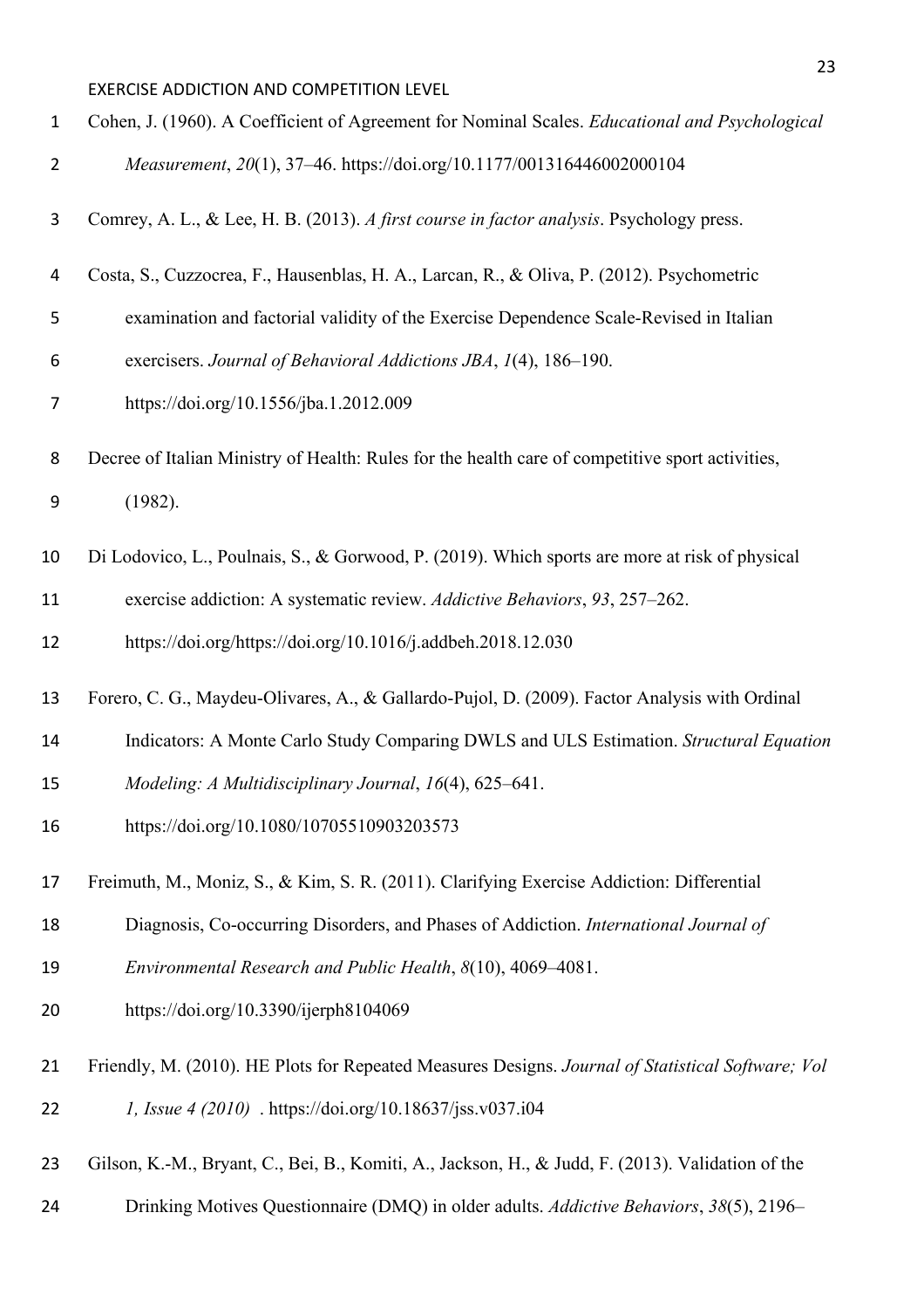| $\mathbf{1}$   | 2202. https://doi.org/https://doi.org/10.1016/j.addbeh.2013.01.021                                 |
|----------------|----------------------------------------------------------------------------------------------------|
| $\overline{2}$ | Griffiths, M. D., Urbán, R., Demetrovics, Z., Lichtenstein, M. B., de la Vega, R., Kun, B., Ruiz-  |
| 3              | Barquín, R., Youngman, J., & Szabo, A. (2015). A cross-cultural re-evaluation of the Exercise      |
| 4              | Addiction Inventory (EAI) in five countries. Sports Medicine - Open, 1(1), 5.                      |
| 5              | https://doi.org/10.1186/s40798-014-0005-5                                                          |
| 6              | Hausenblas, H. A., Schreiber, K., & Smoliga, J. M. (2017). Addiction to exercise. BMJ, 357, j1745. |
| 7              | https://doi.org/10.1136/bmj.j1745                                                                  |

Hausenblas, H. A., & Symons Downs, D. (2002a). Exercise dependence: a systematic review.

 *Psychology of Sport and Exercise*, *3*(2), 89–123. https://doi.org/https://doi.org/10.1016/S1469- 0292(00)00015-7

 Hausenblas, H. A., & Symons Downs, D. (2002b). Exercise Dependence Scale-21 Manual. *Recuperado de Http://Www. Personal. Psu. Edu/Dsd11/EDS/EDS21Manual. Pdf*.

Hausenblas, H. A., & Symons Downs, D. (2002c). How Much is Too Much? The Development and

Validation of the Exercise Dependence Scale. *Psychology & Health*, *17*(4), 387–404.

https://doi.org/10.1080/0887044022000004894

Hirschfeld, G., & Von Brachel, R. (2014). Improving Multiple-Group confirmatory factor analysis

 in R–A tutorial in measurement invariance with continuous and ordinal indicators. *Practical Assessment, Research, and Evaluation*, *19*(1), 7.

Hu, L., & Bentler, P. M. (1999). Cutoff criteria for fit indexes in covariance structure analysis:

Conventional criteria versus new alternatives. *Structural Equation Modeling: A* 

*Multidisciplinary Journal*, *6*(1), 1–55. https://doi.org/10.1080/10705519909540118

Kim, Y., Sharp, S., Hwang, S., & Jee, S. H. (2019). Exercise and incidence of myocardial

- infarction, stroke, hypertension, type 2 diabetes and site-specific cancers: prospective cohort
- study of 257 854 adults in South Korea. *BMJ Open*, *9*(3), e025590.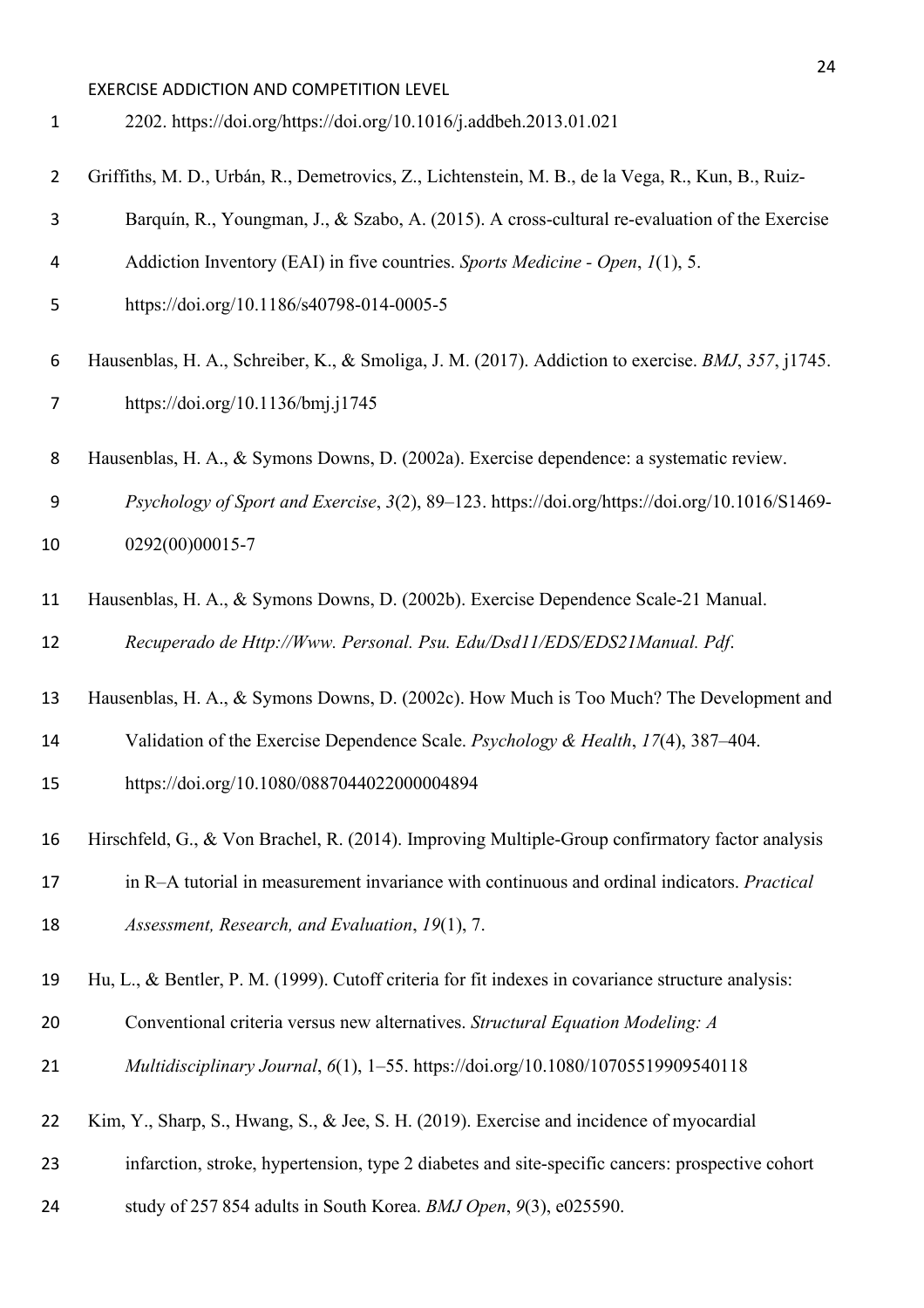https://doi.org/10.1136/bmjopen-2018-025590

- Kyriazos, T. A. (2018). Applied Psychometrics: Sample Size and Sample Power Considerations in
- Factor Analysis (EFA, CFA) and SEM in General. *Psychology*, *09*(08), 2207–2230.
- https://doi.org/10.4236/psych.2018.98126
- Lejoyeux, M., Avril, M., Richoux, C., Embouazza, H., & Nivoli, F. (2008). Prevalence of exercise
- dependence and other behavioral addictions among clients of a Parisian fitness room.
- *Comprehensive Psychiatry*, *49*(4), 353–358.
- https://doi.org/https://doi.org/10.1016/j.comppsych.2007.12.005
- Li, C.-H. (2016). Confirmatory factor analysis with ordinal data: Comparing robust maximum
- likelihood and diagonally weighted least squares. *Behavior Research Methods*, *48*(3), 936–

949. https://doi.org/10.3758/s13428-015-0619-7

- Lichtenstein, M. B., Griffiths, M. D., Hemmingsen, S. D., & Støving, R. K. (2018). Exercise
- addiction in adolescents and emerging adults Validation of a youth version of the Exercise
- Addiction Inventory. *Journal of Behavioral Addictions J Behav Addict*, *7*(1), 117–125.
- https://doi.org/10.1556/2006.7.2018.01
- Maron, B. J. (2007). Hypertrophic Cardiomyopathy and Other Causes of Sudden Cardiac Death in
- Young Competitive Athletes, with Considerations for Preparticipation Screening and Criteria
- for Disqualification. *Cardiology Clinics*, *25*(3), 399–414.
- https://doi.org/https://doi.org/10.1016/j.ccl.2007.07.006
- Mónok, K., Berczik, K., Urbán, R., Szabo, A., Griffiths, M. D., Farkas, J., Magi, A., Eisinger, A.,
- Kurimay, T., Kökönyei, G., Kun, B., Paksi, B., & Demetrovics, Z. (2012). Psychometric
- properties and concurrent validity of two exercise addiction measures: A population wide
- study. *Psychology of Sport and Exercise*, *13*(6), 739–746.
- https://doi.org/https://doi.org/10.1016/j.psychsport.2012.06.003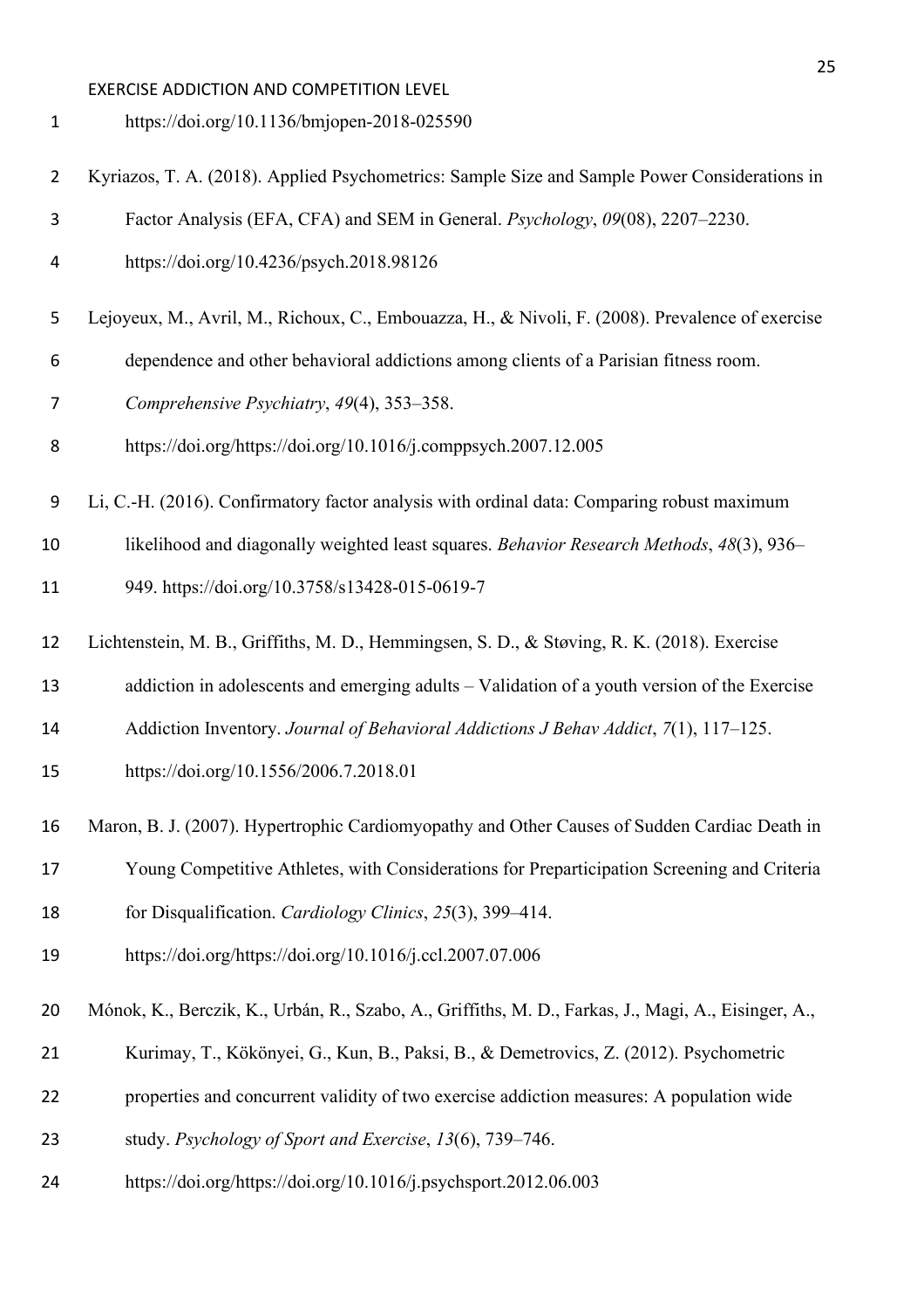| $\mathbf{1}$   | Müller, A., Claes, L., Smits, D., Gefeller, O., Hilbert, A., Herberg, A., Müller, V., Hofmeister, D.,  |
|----------------|--------------------------------------------------------------------------------------------------------|
| $\overline{2}$ | & de Zwaan, M. (2013). Validation of the German Version of the Exercise Dependence Scale.              |
| 3              | European Journal of Psychological Assessment, 29(3), 213-219. https://doi.org/10.1027/1015-            |
| 4              | 5759/a000144                                                                                           |
| 5              | Pelliccia, A., Sharma, S., Gati, S., Bäck, M., Börjesson, M., Caselli, S., Collet, J.-P., Corrado, D., |
| 6              | Drezner, J. A., Halle, M., Hansen, D., Heidbuchel, H., Myers, J., Niebauer, J., Papadakis, M.,         |
| 7              | Piepoli, M. F., Prescott, E., Roos-Hesselink, J. W., Graham Stuart, A.,  Wilhelm, M. (2020).           |
| 8              | 2020 ESC Guidelines on sports cardiology and exercise in patients with cardiovascular                  |
| 9              | disease. European Heart Journal. https://doi.org/10.1093/eurheartj/ehaa605                             |
| 10             | Pinna, F., Dell'Osso, B., Di Nicola, M., Janiri, L., Altamura, A. C., Carpiniello, B., & Hollander, E. |
| 11             | (2015). Behavioural addictions and the transition from DSM-IV-TR to DSM-5. Journal of                  |
| 12             | Psychopathology, $21(4)$ , 380-389.                                                                    |
| 13             | Putnick, D. L., & Bornstein, M. H. (2016). Measurement invariance conventions and reporting: The       |
| 14             | state of the art and future directions for psychological research. Developmental Review, 41,           |
| 15             | 71-90. https://doi.org/https://doi.org/10.1016/j.dr.2016.06.004                                        |
| 16             | R Core Team. (2020). R: A language and environment for statistical computing. R Foundation for         |
| 17             | Statistical Computing. https://www.r-project.org/                                                      |
| 18             | Rhudy, J. L., Arnau, R. C., Huber, F. A., Lannon, E. W., Kuhn, B. L., Palit, S., Payne, M. F.,         |
| 19             | Sturycz, C. A., Hellman, N., Guereca, Y. M., Toledo, T. A., & Shadlow, J. O. (2020).                   |
| 20             | Examining Configural, Metric, and Scalar Invariance of the Pain Catastrophizing Scale in               |
| 21             | Native American and Non-Hispanic White Adults in the Oklahoma Study of Native American                 |
| 22             | Pain Risk (OK-SNAP). Journal of Pain Research, 13, 961–969.                                            |
| 23             | https://doi.org/10.2147/JPR.S242126                                                                    |
| 24             | Rizopoulos, D. (2006). Itm: An R Package for Latent Variable Modeling and Item Response                |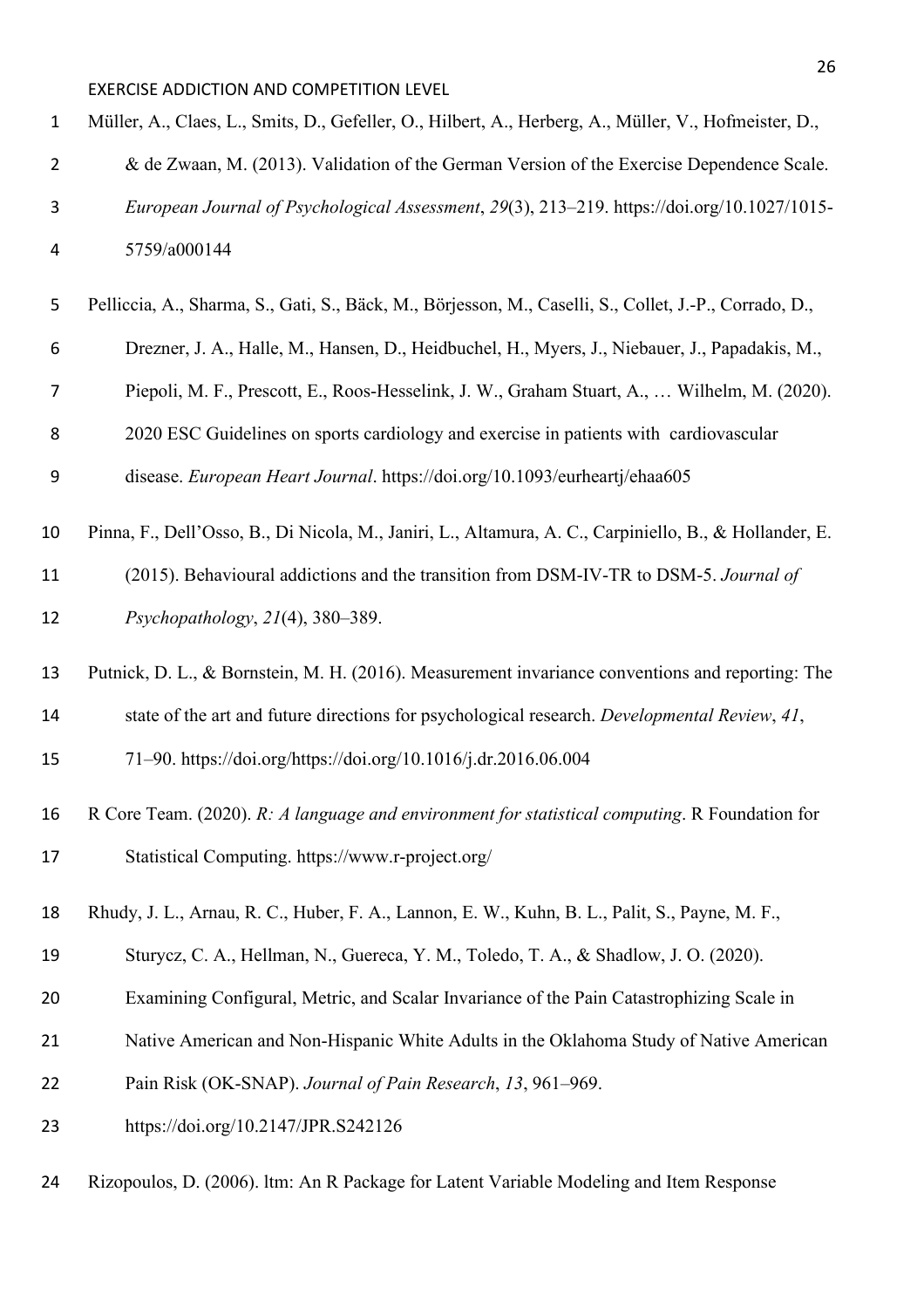Analysis. *Journal of Statistical Software; Vol 1, Issue 5 (2007)* .

- https://doi.org/10.18637/jss.v017.i05
- Robin, X., Turck, N., Hainard, A., Tiberti, N., Lisacek, F., Sanchez, J.-C., & Müller, M. (2011).
- pROC: an open-source package for R and S+ to analyze and compare ROC curves. *BMC*
- *Bioinformatics*, *12*(1), 77. https://doi.org/10.1186/1471-2105-12-77
- Rosseel, Y. (2012). lavaan: An R Package for Structural Equation Modeling. *Journal of Statistical Software; Vol 1, Issue 2 (2012)* . https://doi.org/10.18637/jss.v048.i02
- Schermelleh-Engel, K., Moosbrugger, H., & Müller, H. (2003). Evaluating the fit of structural
- equation models: Tests of significance and descriptive goodness-of-fit measures. *Methods of*

*Psychological Research Online*, *8*(2), 23–74.

- Sicilia, A., Alías-Garcia, A., Ferriz, R., & Moreno-Murcia, J. A. (2013). Adaptación y validación al español del Inventario de Adicción al Ejercicio (EAI). *Psicothema*, *25*(3), 377–384.
- Steiger, J. H. (1990). Structural Model Evaluation and Modification: An Interval Estimation Approach. *Multivariate Behavioral Research*, *25*(2), 173–180.
- https://doi.org/10.1207/s15327906mbr2502\_4
- Stubbs, B., Vancampfort, D., Hallgren, M., Firth, J., Veronese, N., Solmi, M., Brand, S., Cordes, J.,
- Malchow, B., Gerber, M., Schmitt, A., Correll, C. U., De Hert, M., Gaughran, F., Schneider,

F., Kinnafick, F., Falkai, P., Möller, H.-J., & Kahl, K. G. (2018). EPA guidance on physical

- activity as a treatment for severe mental illness: a meta-review of the evidence and Position
- Statement from the European Psychiatric Association (EPA), supported by the International
- Organization of Physical Therapists in Mental . *European Psychiatry*, *54*, 124–144.
- https://doi.org/DOI: 10.1016/j.eurpsy.2018.07.004
- Szabo, A., Griffiths, M. D., de La Vega Marcos, R., Mervó, B., & Demetrovics, Z. (2015).
- Methodological and Conceptual Limitations in Exercise Addiction Research. *The Yale Journal*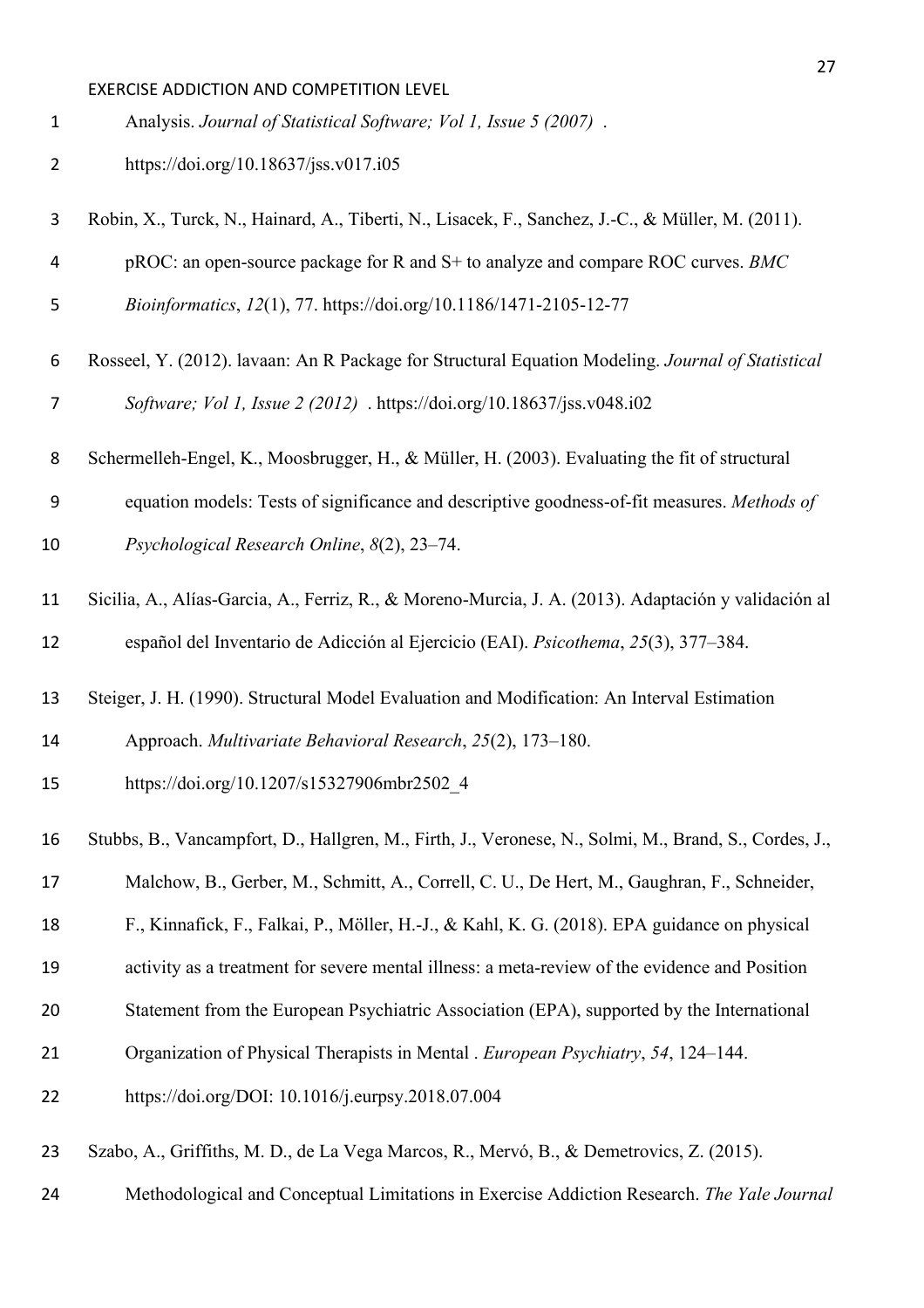| $\mathbf{1}$   | of Biology and Medicine, 88(3), 303-308. https://pubmed.ncbi.nlm.nih.gov/26339214                    |
|----------------|------------------------------------------------------------------------------------------------------|
| $\overline{2}$ | Terry, A., Szabo, A., & Griffiths, M. (2004). The exercise addiction inventory: a new brief          |
| 3              | screening tool. Addiction Research & Theory, 12(5), 489-499.                                         |
| 4              | http://10.0.4.56/16066350310001637363                                                                |
| 5              | Trott, M., Jackson, S. E., Firth, J., Fisher, A., Johnstone, J., Mistry, A., Stubbs, B., & Smith, L. |
| 6              | (2020). Exercise Addiction Prevalence and Correlates in the Absence of Eating Disorder               |
| 7              | Symptomology: A Systematic Review and Meta-analysis. Journal of Addiction Medicine,                  |
| 8              | Publish Ah.                                                                                          |
| 9              | https://journals.lww.com/journaladdictionmedicine/Fulltext/9000/Exercise_Addiction_Prevale           |
| 10             | nce and Correlates in.99216.aspx                                                                     |
| 11             | Trott, M., Jackson, S. E., Firth, J., Jacob, L., Grabovac, I., Mistry, A., Stubbs, B., & Smith, L.   |
|                |                                                                                                      |
| 12             | (2020). A comparative meta-analysis of the prevalence of exercise addiction in adults with and       |
| 13             | without indicated eating disorders. Eating and Weight Disorders - Studies on Anorexia,               |
| 14             | Bulimia and Obesity. https://doi.org/10.1007/s40519-019-00842-1                                      |
| 15             | van de Schoot, R., Lugtig, P., & Hox, J. (2012). A checklist for testing measurement invariance.     |
| 16             | European Journal of Developmental Psychology, 9(4), 486-492.                                         |
| 17             | https://doi.org/10.1080/17405629.2012.686740                                                         |
| 18             | Vandenberg, R. J., & Lance, C. E. (2000). A Review and Synthesis of the Measurement Invariance       |
| 19             | Literature: Suggestions, Practices, and Recommendations for Organizational Research.                 |
| 20             | Organizational Research Methods, 3(1), 4-70. https://doi.org/10.1177/109442810031002                 |
| 21             | Vega, R. de la, Parastatidou, I. S., Ruíz-Barquín, R., & Szabo, A. (2016). Exercise Addiction in     |
| 22             | Athletes and Leisure Exercisers: The Moderating Role of Passion. Journal of Behavioral               |
| 23             | Addictions J Behav Addict, 5(2), 325-331. https://doi.org/10.1556/2006.5.2016.043                    |
| 24             | Vessella, T., Zorzi, A., Merlo, L., Pegoraro, C., Giorgiano, F., Trevisanato, M., Viel, M.,          |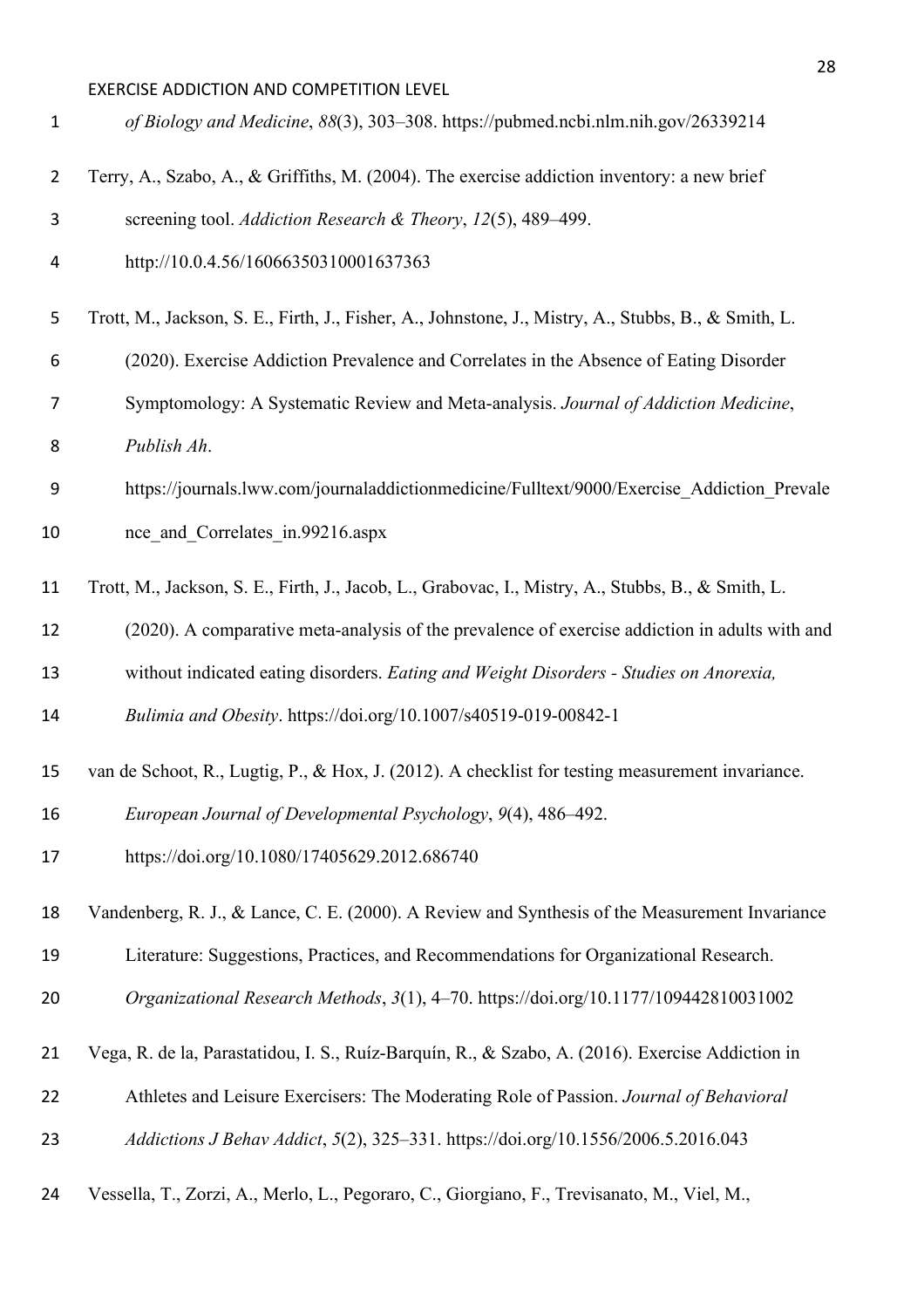| $\mathbf{1}$   | Formentini, P., Corrado, D., & Sarto, P. (2020). The Italian preparticipation evaluation            |
|----------------|-----------------------------------------------------------------------------------------------------|
| $\overline{2}$ | programme: diagnostic yield, rate of disqualification and cost analysis. British Journal of         |
| 3              | Sports Medicine, 54(4), 231 LP - 237. https://doi.org/10.1136/bjsports-2018-100293                  |
| 4              | Vina, J., Sanchis-Gomar, F., Martinez-Bello, V., & Gomez-Cabrera, M. C. (2012). Exercise acts as    |
| 5              | a drug; the pharmacological benefits of exercise. British Journal of Pharmacology, 167(1), 1-       |
| 6              | 12. https://doi.org/10.1111/j.1476-5381.2012.01970.x                                                |
| 7              | Weston, R., & Gore, P. A. (2006). A Brief Guide to Structural Equation Modeling. The Counseling     |
| 8              | Psychologist, 34(5), 719-751. https://doi.org/10.1177/0011000006286345                              |
| 9              | Wouthuyzen-Bakker, M., & van Assen, S. (2015). Exercise-induced anaemia: a forgotten cause of       |
| 10             | iron deficiency anaemia in young adults. British Journal of General Practice, 65(634), 268 LP       |
| 11             | $-269.$ https://doi.org/10.3399/bjgp15X685069                                                       |
| 12             | Zorzi, A., Cardaioli, F., Cipriani, A., D'Ascenzi, F., Corrado, D., & Solmi, M. (2020). Correlation |
| 13             | between exercise addiction and attitude of competitive athletes towards cardiac                     |
| 14             | preparticipation evaluation. Journal of Cardiovascular Medicine (Hagerstown, Md.).                  |
| 15             | https://doi.org/10.2459/jcm.0000000000000997                                                        |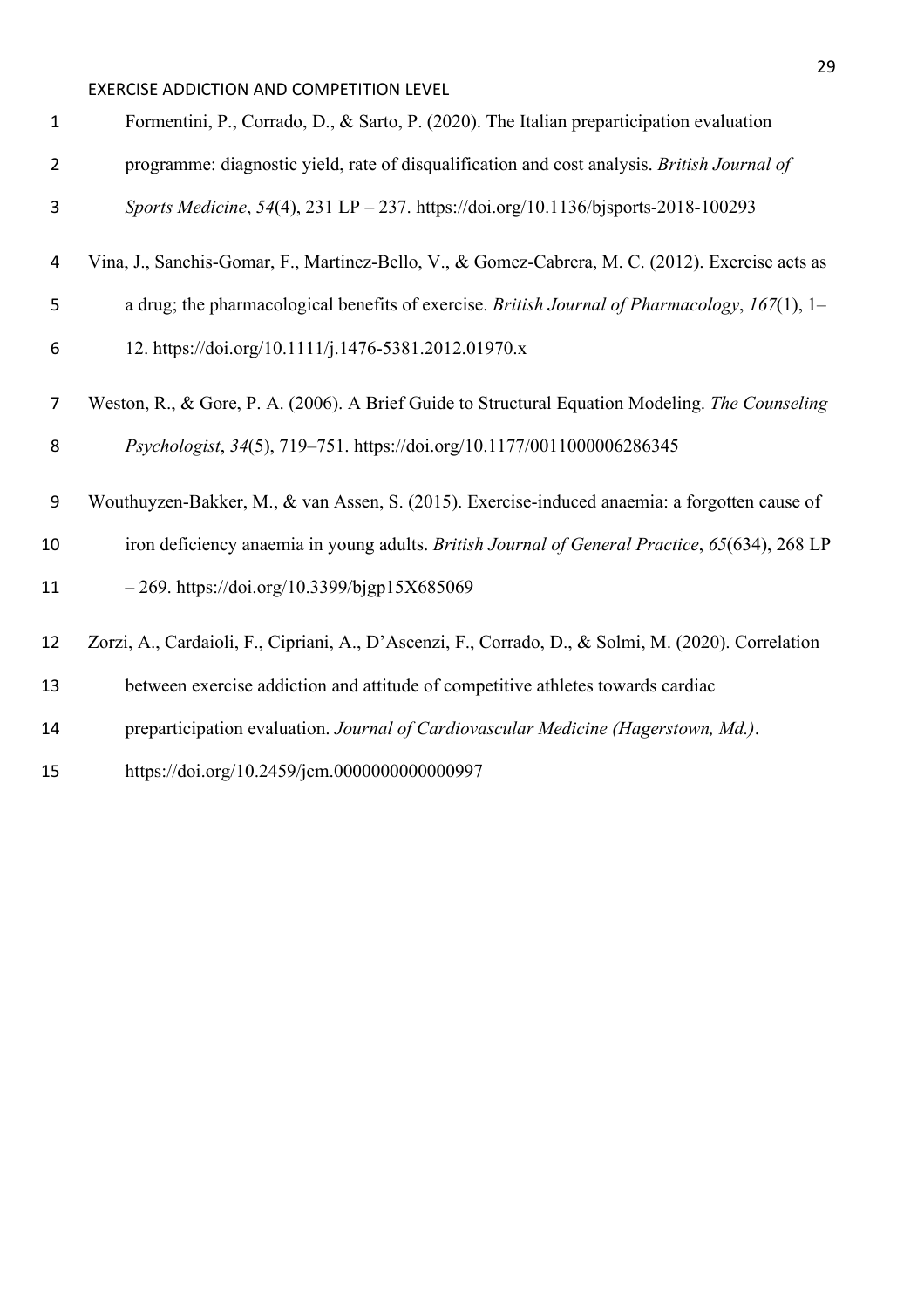# 1 **Tables**

2 **Table 1**

3 *Descriptives of the sample*

4

| Variable             | $EDS-R(M; SD)$   |                         |            |                   |                  |              |               |               |                  |                        |
|----------------------|------------------|-------------------------|------------|-------------------|------------------|--------------|---------------|---------------|------------------|------------------------|
|                      | $\frac{0}{0}$    | <b>Total</b>            | Withdrawal | <b>Continuity</b> | <b>Tolerance</b> | Control      | Reduction     | <b>Time</b>   | <b>Intention</b> | <b>Total</b>           |
| Gender               |                  |                         |            |                   |                  |              |               |               |                  |                        |
| Missing              | $\boldsymbol{0}$ |                         |            |                   |                  |              |               |               |                  |                        |
| Females <sup>a</sup> | 23.83            | 65.5                    | 11.93      | 8.77              | 9.76             | 7.53         | 7.57          | 12.83         | 7.1              | 19.58                  |
|                      |                  | (15.28)                 | (4.3)      | (4.1)             | (3.72)           | (3.72)       | (2.65)        | (3.01)        | (3.28)           | (4.41)                 |
| Males                | 76.17            | 62.15                   | 11.16      | 7.85              | 9.58             | 7.03         | 7.3           | 12            | 7.22             | 18.39                  |
|                      |                  | $(14.16)$ <sup>**</sup> | $(4.39)^*$ | $(3.99)$ **       | (3.48)           | (3.39)       | (2.66)        | $(3.01)$ **   | (3.11)           | $(4.63)$ **            |
| Level of             |                  |                         |            |                   |                  |              |               |               |                  |                        |
| practiced sport      |                  |                         |            |                   |                  |              |               |               |                  |                        |
| Missing              | 3.59             | 63.74                   | 11.83      | 8.56              | 9.77             | 7.31         | 7.44          | 11.8          | 7.03             | 17.23                  |
|                      |                  | (17.62)                 | (5.02)     | (3.95)            | (3.41)           | (3.13)       | (2.45)        | (3.8)         | (3.49)           | (5.06)                 |
| Amateur <sup>a</sup> | 26.23            | 60.55                   | 11.6       | 7.5               | 9.11             | 6.71         | 7.14          | 11.26         | 7.22             | 17.78                  |
|                      |                  | (14.8)                  | (4.34)     | (3.86)            | (3.6)            | (3.28)       | (2.7)         | (3.04)        | (3.22)           | (4.52)                 |
| Local                | 18.65            | 61.68                   | 11.85      | 8.53              | 8.87             | 6.76         | 7.22          | 11.57         | 6.89             | 18.47                  |
|                      |                  | (13.66)                 | (4.17)     | $(4.02)^{*}$      | (3.22)           | (3.22)       | (2.52)        | (3.1)         | (3.18)           | (4.7)                  |
| Regional             | 19.98            | 62.45                   | 11.31      | 796               | 9.32             | 6.94         | 7.66          | 12.39         | 6.86             | 19.17                  |
|                      |                  | (12.16)                 | (4.49)     | (3.93)            | (3.4)            | (3.18)       | (2.66)        | $(2.65)$ **** | (2.83)           | $(4.46)$ <sup>**</sup> |
| National             | 24.49            | 64                      | 10.96      | 8.13              | 9.92             | 7.56         | 7.39          | 12.73         | 7.3              | 18.65                  |
|                      |                  | $(14.96)^*$             | (4.34)     | (4.1)             | $(3.39)^{*}$     | $(3.78)^{*}$ | (2.69)        | $(2.81)$ **** | (3.2)            | (4.46)                 |
| International        | 10.66            | 69.51                   | 10.69      | 8.63              | 12.05            | 8.3          | 7.54          | 14.19         | 8.11             | 20.87                  |
|                      |                  | $(15.37)$ ****          | (4.44)     | $(4.45)^*$        | $(3.49)$ ****    | $(4)$ ****   | (2.77)        | $(2.62)$ **** | $(3.19)^{*}$     | $(4.36)$ ****          |
| <b>Answer to Q1</b>  |                  |                         |            |                   |                  |              |               |               |                  |                        |
| Missing              | $\boldsymbol{0}$ |                         |            |                   |                  |              |               |               |                  |                        |
| "I would stop        | 64.39            | 62.31                   | 11.32      | 7.95              | 9.53             | 7.02         | 7.27          | 12.14         | 7.07             | 18.55                  |
| exercising" $(0)^a$  |                  | (14.1)                  | (4.36)     | (4)               | (3.49)           | (3.42)       | (2.56)        | (3.02)        | (3.08)           | (4.57)                 |
| "I would not stop    | 35.61            | 75.26                   | 11.96      | 10.47             | 11.27            | 9.4          | 9.27          | 13.43         | 9.46             | 21.19                  |
| exercising" $(1)$    |                  | $(16.6)$ ****           | (4.74)     | $(3.8)$ ****      | $(4)$ ***        | $(3.9)$ **** | $(3.62)$ **** | $(3.15)$ ***  | $(3.63)$ ****    | $(4.7)$ ****           |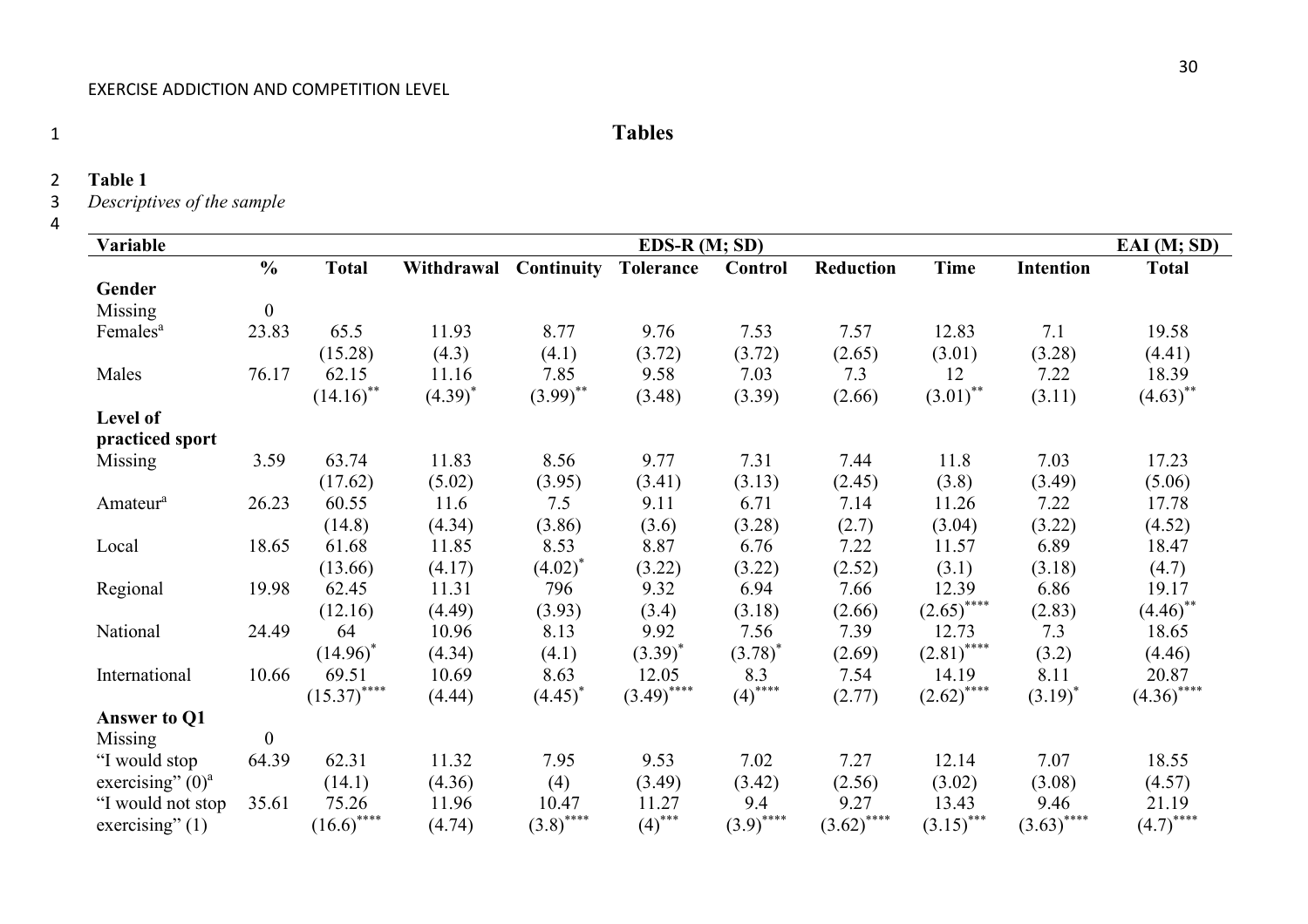# **Answer to Q2**

| Missing             |       |                         |            |               |                                  |               |               |               |               |               |  |
|---------------------|-------|-------------------------|------------|---------------|----------------------------------|---------------|---------------|---------------|---------------|---------------|--|
| "I would stop       | 65.88 | 60.83                   | .          | 7.64          | 9.42                             | 5.84          | 5.99          |               | 6.94          | 18.21         |  |
| exercising" $(0)^a$ |       | (13.59)                 | (4.37)     | (3.87)        | (3.5)                            | (3.36)        | (2.52)        | (2.99)        | (3.04)        | (4.62)        |  |
| "I would not stop   | 34.12 | 67.14                   | 1.83       | 8.93          |                                  | 7.75          | 8.1           | 12.81         | 7.69          | 19.61         |  |
| exercising'         |       | $15.34$ <sup>****</sup> | $(4.35)^*$ | $(4.22)$ **** | $(3.57)*$<br>$\cup \cdot \cup$ . | $(3.63)$ **** | $(2.78)$ **** | $(3.03)$ **** | $(3.32)$ **** | $(4.45)$ **** |  |

1

2 Note. EAI, exercise addiction inventory; EDS-R, exercise dependence scale, 21 items. <sup>a</sup> = this level is assumed as the reference one for analyses

3 **testing mean differences among groups. \*= p< .05; \*\*= p< .01; \*\*\*= p< .001; \*\*\*\*= p< .0001. P values are adjusted by applying a False** 

4 **Discovery Rate correction.**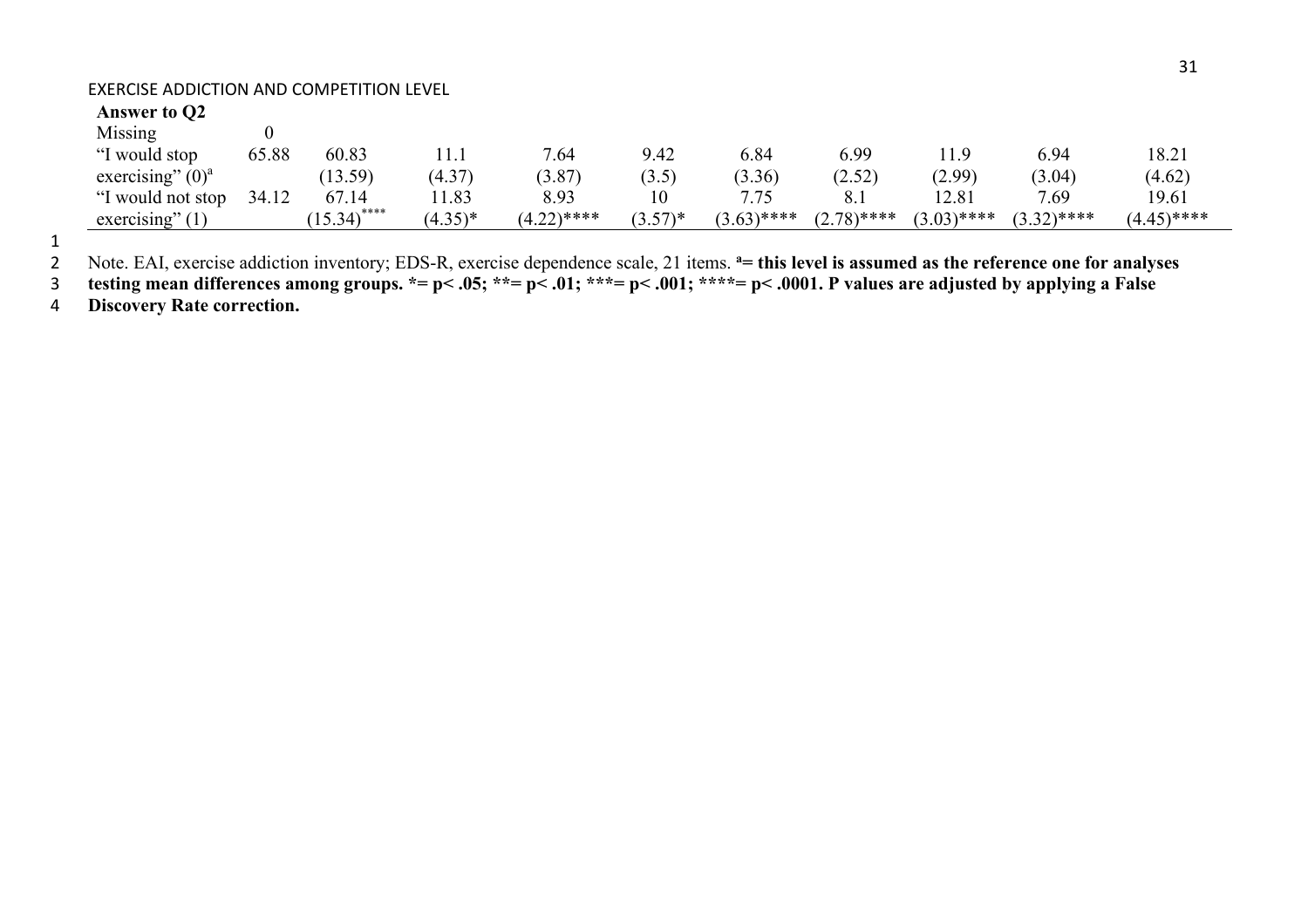**Table 2**

*Standardized factor loadings of EDS21 and EAI items*

|                | Item Description                                | Withdrawal | Continuity | Tolerance | Control | Reduction |     | Time Intention    | EAI |
|----------------|-------------------------------------------------|------------|------------|-----------|---------|-----------|-----|-------------------|-----|
| <b>EDS-R</b>   |                                                 |            |            |           |         |           |     |                   |     |
| $\mathbf{1}$   | I exercise to avoid feeling irritable           | .97        |            |           |         |           |     |                   |     |
| 8              | I exercise to avoid feeling anxious             | .88        |            |           |         |           |     |                   |     |
| 15             | I exercise to avoid feeling tense               | .9         |            |           |         |           |     |                   |     |
| $\overline{2}$ | I exercise despite recurring physical problems  |            | .9         |           |         |           |     |                   |     |
| 9              | I exercise when injured                         |            | .66        |           |         |           |     |                   |     |
| 16             | I exercise despite persistent physical problems |            | .86        |           |         |           |     |                   |     |
| 3              | I continually increase my exercise intensity to |            |            | .81       |         |           |     |                   |     |
|                | achieve the desired effects/benefits            |            |            |           |         |           |     |                   |     |
| 10             | I continually increase my exercise frequency to |            |            | .79       |         |           |     |                   |     |
|                | achieve the desired effects/benefits            |            |            |           |         |           |     |                   |     |
| 17             | I continually increase my exercise duration to  |            |            | .81       |         |           |     |                   |     |
|                | achieve the desired effects/benefits            |            |            |           |         |           |     |                   |     |
| $\overline{4}$ | I am unable to reduce how long I exercise       |            |            |           | .88     |           |     |                   |     |
| 11             | I am unable to reduce how often I exercise      |            |            |           | .83     |           |     |                   |     |
| 18             | I am unable to reduce how intense I exercise    |            |            |           | .86     |           |     |                   |     |
| 5              | I would rather exercise than spend time with    |            |            |           |         | .68       |     |                   |     |
|                | family/friends                                  |            |            |           |         |           |     |                   |     |
| 12             | I think about exercise when I should be         |            |            |           |         | .61       |     |                   |     |
|                | concentrating on school/work                    |            |            |           |         |           |     |                   |     |
| 19             | I choose to exercise so that I can get out of   |            |            |           |         | .54       |     |                   |     |
|                | spending time with family/friends               |            |            |           |         |           |     |                   |     |
| 6              | I spend a lot of time exercising                |            |            |           |         |           | .84 |                   |     |
| 13             | I spend most of my free time exercising         |            |            |           |         |           | .66 |                   |     |
| 20             | A great deal of my time is spent exercising     |            |            |           |         |           | .85 |                   |     |
| $\tau$         | I exercise longer than I intend                 |            |            |           |         |           |     | .91               |     |
| 14             | I exercise longer than I expect                 |            |            |           |         |           |     | $\boldsymbol{.8}$ |     |
| 21             | I exercise longer than I plan                   |            |            |           |         |           |     | .75               |     |
| <b>EAI</b>     |                                                 |            |            |           |         |           |     |                   |     |
| $\mathbf{1}$   | Exercise is the most important thing in my life |            |            |           |         |           |     |                   | .58 |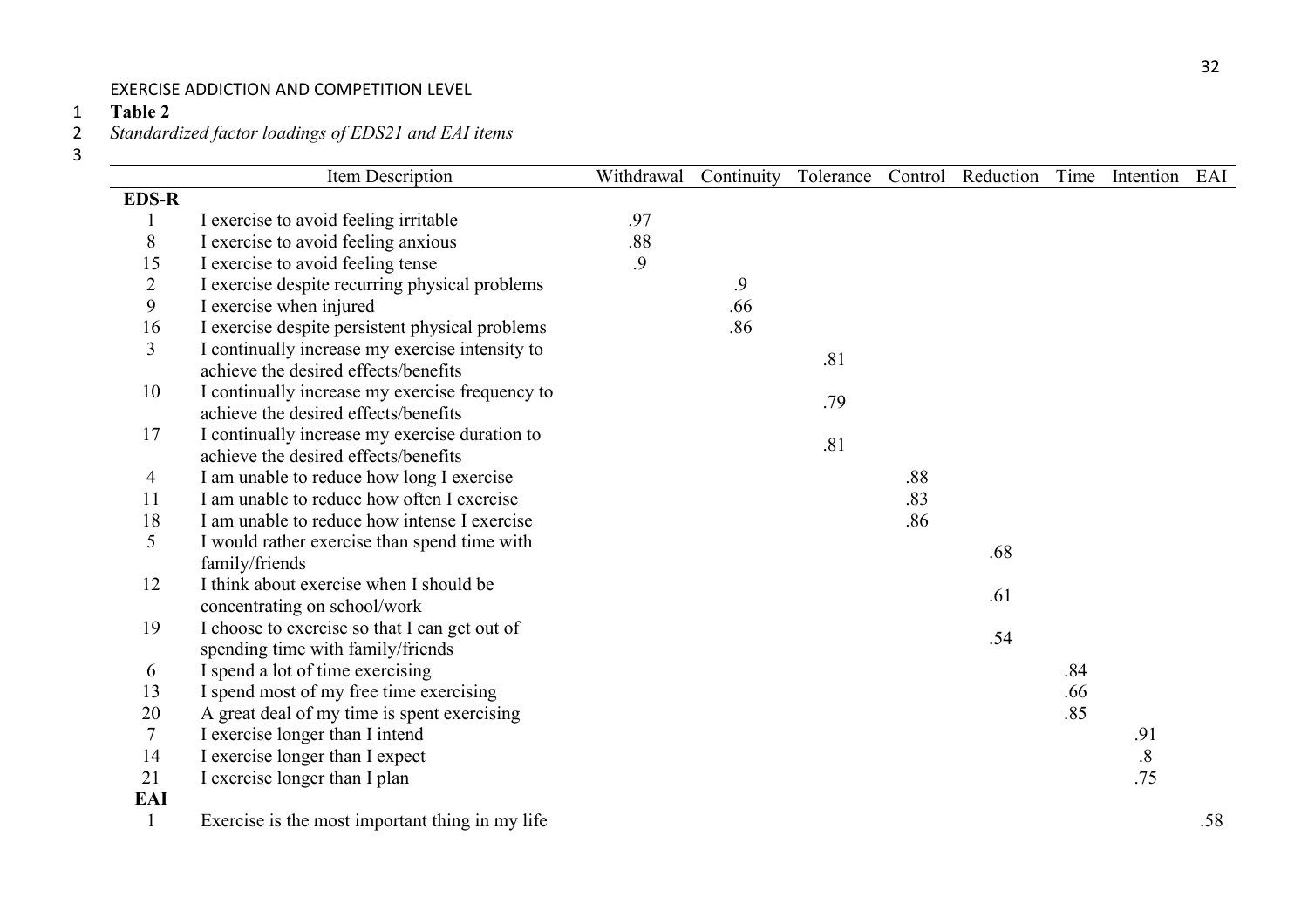| Conflicts have arisen between me and my family      |     |
|-----------------------------------------------------|-----|
| and/or my partner                                   | .48 |
| about the amount of exercise                        |     |
| I use exercise as a way of changing my mood         | .63 |
| Over time I have increased the amount of exercise   | .65 |
| I do in a day                                       |     |
| If I have to miss an exercise session, I feel moody |     |
| and irritable                                       | .69 |
| If I cut down the amount of exercise I do, and then |     |
| start again, I always                               | .33 |
| end up exercising as often as I did before          |     |
|                                                     |     |

33

1<br>2 Note. EAI: Exercise Addiction Inventory, 6 items; EDS-R: Exercise Dependence Scale- Revised, 21 items.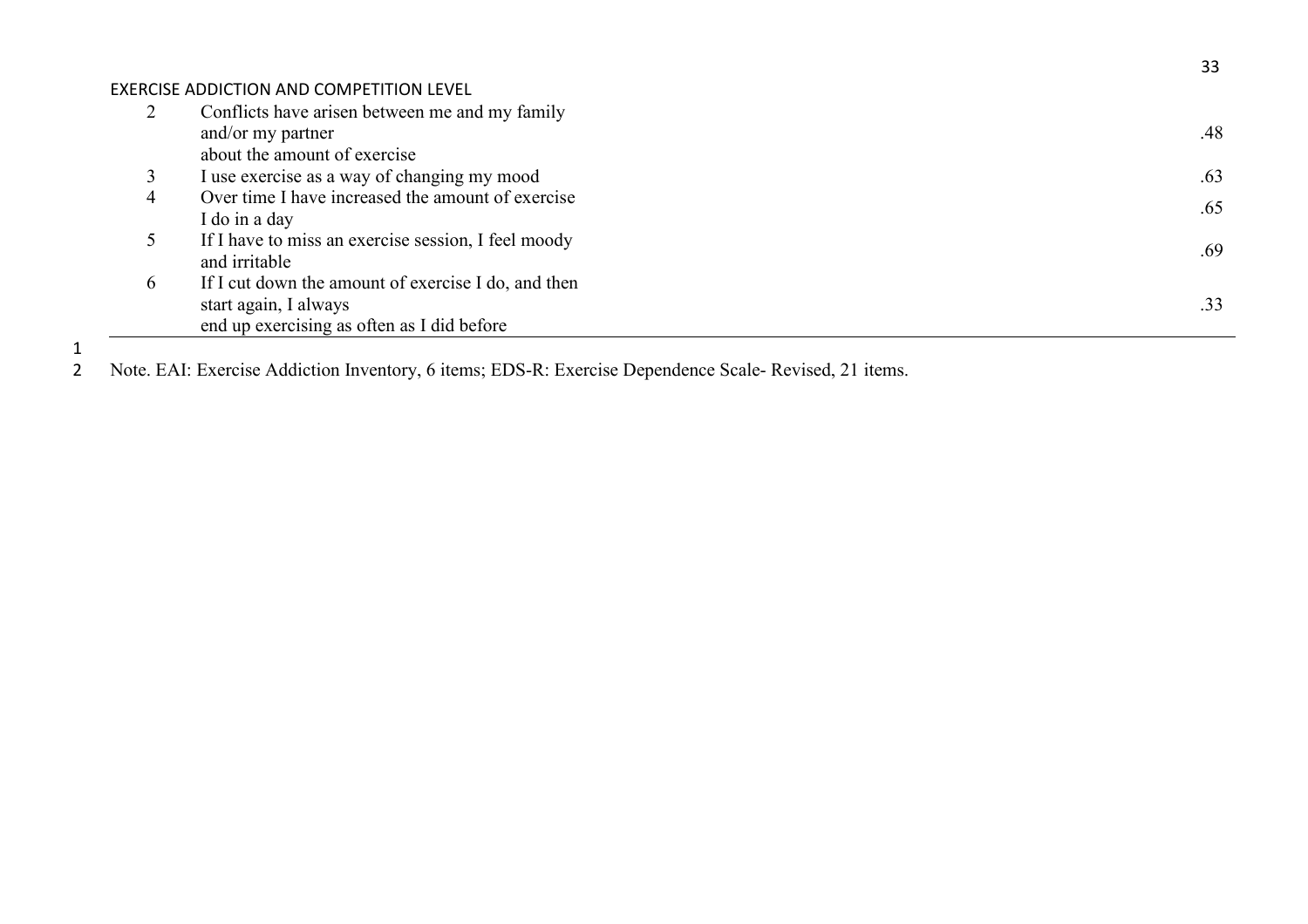### **Table 3**

 $\frac{2}{3}$ 

*Multigroup confirmatory factor analyses for EDS21 and EAI across gender and competition type*

| #                | <b>Model</b>         | $\chi^2$ | df                       | <b>SRMR</b>               | <b>CFI</b>   | $\triangle CFI$  | <b>RMSEA</b>     | <b>ARMSEA</b>    |
|------------------|----------------------|----------|--------------------------|---------------------------|--------------|------------------|------------------|------------------|
|                  |                      |          | <b>EAI</b> : Competition |                           |              |                  |                  |                  |
| $\mathbf{1}$     | Omnibus              | 29.33    | 9                        | .03                       | .98          |                  | .05              |                  |
| $\overline{c}$   | Amateur              | 29.58    | 9                        | .05                       | .95          |                  | .09              |                  |
| $\mathfrak{Z}$   | Local                | 11.57    | 9                        | .04                       | .99          |                  | .04              |                  |
| $\overline{4}$   | Regional             | 18.80    | $\boldsymbol{9}$         | .05                       | .96          |                  | .08              |                  |
| 5                | National             | 17.67    | 9                        | .04                       | .97          |                  | .06              |                  |
| 6                | International        | 12.09    | 9                        | .06                       | .97          |                  | .06              |                  |
| $\boldsymbol{7}$ | Conf. inv.           | 55.71    | 45                       | .05                       | .99          |                  | .04              |                  |
| $\,8\,$          | Metric i. (7 vs 8)   | 79.55    | 65                       | .06                       | .99          | $<.01$           | .03              | $\leq .01$       |
| 9                | Scalar i. (8 vs 9)   | 202.75   | 133                      | .06                       | .96          | .03              | .05              | .02              |
| 10               | Par.s.i. (8 vs 10)   | 155.66   | 125                      | .06                       | .98          | $<.01$           | .04              | $<.01$           |
| 11               | Resid.i. (9 vs 11)   | 202.75   | 133                      | .06                       | .96          | $\boldsymbol{0}$ | .05              | $\boldsymbol{0}$ |
| 12               | Par.r.i. (10 vs 12)  | 155.66   | 125                      | .06                       | .98          | $\boldsymbol{0}$ | .04              | $\boldsymbol{0}$ |
| EAI: Gender      |                      |          |                          |                           |              |                  |                  |                  |
| 13               | Female               | 6.79     | 9                        | .03                       | $\mathbf{1}$ |                  | $\boldsymbol{0}$ |                  |
| 14               | Male                 | 28       | 9                        | .03                       | .98          |                  | .05              |                  |
| 15               | Conf. inv.           | 33.99    | 18                       | .03                       | .99          |                  | .04              |                  |
| 16               | Metric i. (15 vs 16) | 31.90    | 23                       | .03                       | .99          | $\leq .01$       | .04              | < 0.01           |
| 17               | Scalar i. (16 vs 17) | 55.53    | 40                       | .03                       | .99          | $<.01$           | .03              | $<.01$           |
| 18               | Resid.i. (17 vs 18)  | 55.53    | 40                       | .03                       | .99          | $\boldsymbol{0}$ | .03              | $\boldsymbol{0}$ |
|                  |                      |          |                          | <b>EDS-R:</b> Competition |              |                  |                  |                  |
| 19               | Omnibus              | 805.06   | 168                      | .05                       | .97          |                  | .06              |                  |
| 20               | Amateur              | 365.88   | 168                      | .06                       | .97          |                  | .07              |                  |
| 21               | Local                | 284.42   | 168                      | .07                       | .97          |                  | .06              |                  |
| 22               | Regional             | 287.32   | 168                      | .07                       | .97          |                  | .06              |                  |
| 23               | National             | 311.01   | 168                      | .06                       | .98          |                  | .06              |                  |
| 24               | International        | 264.64   | 168                      | .08                       | .97          |                  | .07              |                  |
| 25               | Conf. inv.           | 1000.12  | 840                      | .06                       | .99          |                  | .03              |                  |
| 26               | Metric i. (25 vs 26) | 1203.28  | 896                      | .07                       | .99          | $\leq .01$       | .04              | .01              |
| 27               | Scalar i. (26 vs 27) | 1346.17  | 1156                     | .07                       | .99          | $<.01$           | .03              | .01              |
| 28               | Resid.i. (27 vs 28)  | 1354     | 1172                     | .07                       | .99          | $\boldsymbol{0}$ | .03              | $\leq .01$       |
| EDS-R: Gender    |                      |          |                          |                           |              |                  |                  |                  |
| 29               | Female               | 348.47   | 168                      | .06                       | .97          |                  | .07              |                  |
| 30               | Male                 | 634.08   | 168                      | .05                       | .98          |                  | .06              |                  |
| 31               | Conf. inv.           | 957.72   | 336                      | .05                       | .98          |                  | .06              |                  |
| 32               | Metric i. (31 vs 32) | 908.68   | 350                      | .05                       | .98          | $\leq .01$       | .06              | $<.01$           |
| 33               | Scalar i. (32 vs 33) | 1010.32  | 424                      | .05                       | .98          | $<.01$           | .05              | $<.01$           |
| 34               | Resid.i. (33 vs 34)  | 1010.70  | 424                      | .05                       | .98          | $\boldsymbol{0}$ | .05              | $\boldsymbol{0}$ |

Note. EAI: Exercise Addiction Inventory, 6 items; EDS-R: Exercise Dependence Scale- Revised,

6 21 items. Conf. Inv.: Configural invariance. Metric i. : Metric invariance. Scalar i. : Scalar invariance. Resid i. : Residual invariance. Par.s.i: partial scalar invariance Par.r.i.: partial re

invariance. Resid i. : Residual invariance. Par.s.i: partial scalar invariance Par.r.i.: partial residual

invariance.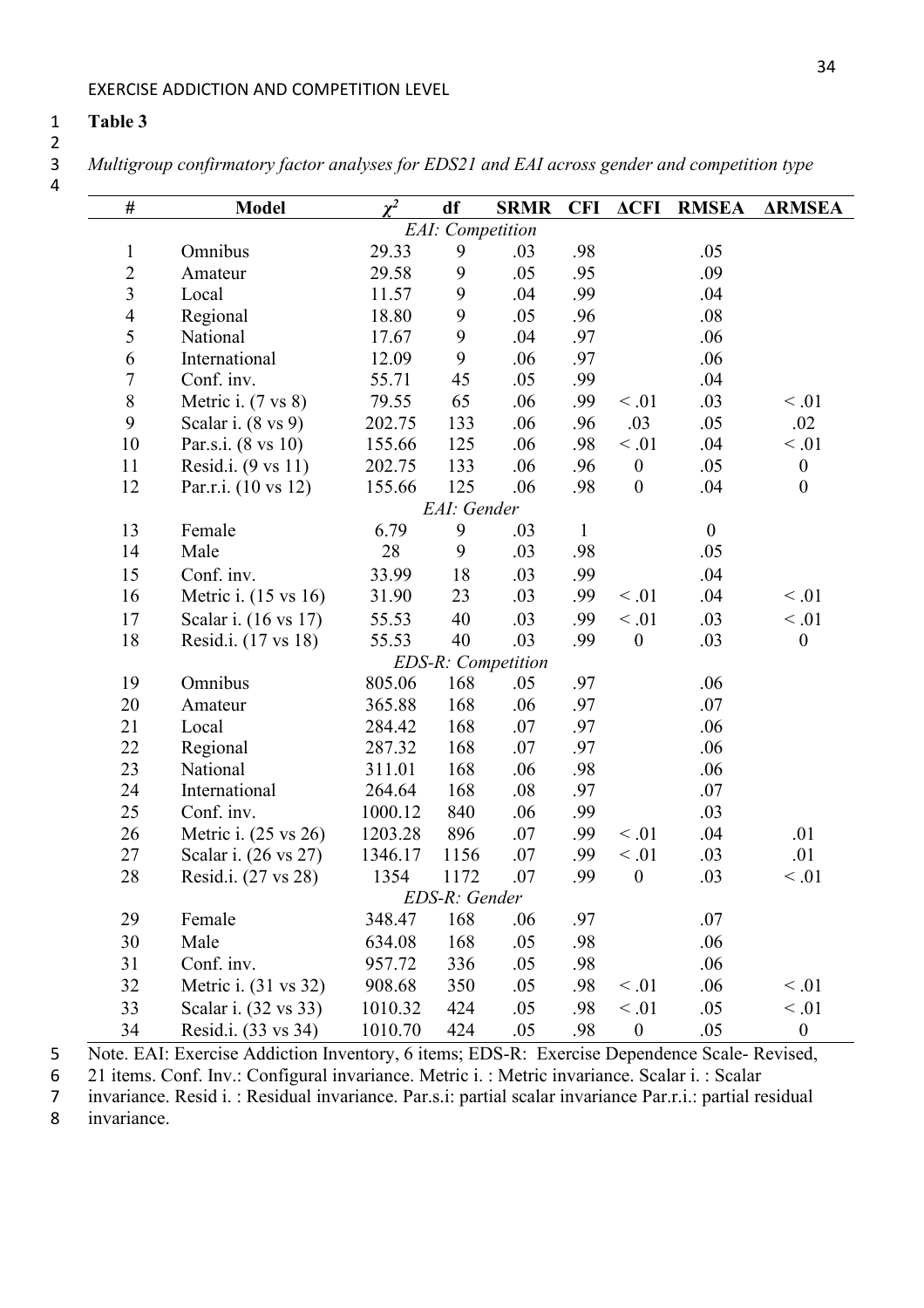# 1 **Table 4**

2

# 3 *Multiple regression results.*

- $\frac{3}{4}$
- 

|                                | <b>Response variable: EAI</b> |            |            | <b>Response variable: EDS-R</b> |            |                |  |
|--------------------------------|-------------------------------|------------|------------|---------------------------------|------------|----------------|--|
| <b>Predictors</b>              |                               |            | $\eta p2$  |                                 |            | $\mathbf{np2}$ |  |
| Gender (Male)                  | $-1.06$                       | .12        | .01        | -4.98                           | .02        | .01            |  |
| Years of practice              | $-0.02$                       |            | .01        | $-0.03$                         | .73        | $\leq .01$     |  |
| Average practice time          | 0.11                          | $\leq .01$ | .03        | 0.34                            | $\leq .01$ | .05            |  |
| Gender X Years of practice     | $-0.02$                       | .58        | $\leq .01$ | 0.01                            | .98        | $\leq .01$     |  |
| Gender X Average practice time | 0.02                          | .58        | $\leq .01$ | 0.14                            |            | < 0.01         |  |

5 Note: p: p value; ηp2: partial eta squared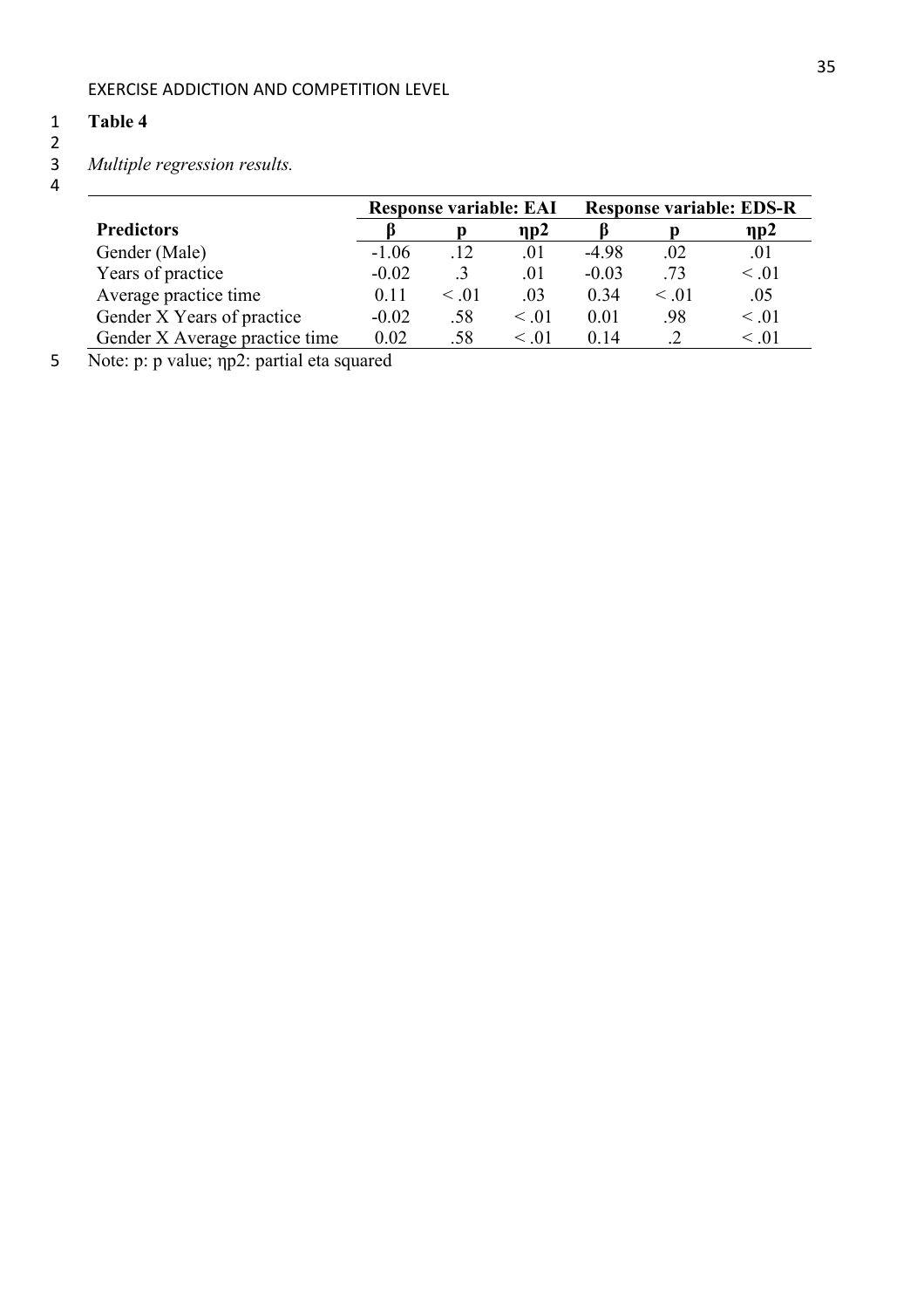#### 1 **Table 5**

- $\begin{array}{c} 2 \\ 3 \end{array}$
- 3 *Results of multiple logistic regressions of EAI and EDS-R on question evaluating the adherence to*
- 4 *medical prescriptions*
- 5

|                          |         | <b>Response variable: Q2</b> |                   |  |  |  |
|--------------------------|---------|------------------------------|-------------------|--|--|--|
| <b>Predictors</b>        | β       | p value                      | OR(CI)            |  |  |  |
| EAI                      |         |                              |                   |  |  |  |
| (Reference: Addicted)    | 0.64    | .19                          | $1.9(.72 - 5.05)$ |  |  |  |
| <b>Competition level</b> |         |                              |                   |  |  |  |
| (Reference: Amateur)     |         |                              |                   |  |  |  |
| Local                    | $-0.48$ | .03                          | $.62(.4-.96)$     |  |  |  |
| Regional                 | $-0.2$  | .34                          | $.82(.53-1.24)$   |  |  |  |
| National                 | $-0.06$ | .77                          | $.94(.64-1.39)$   |  |  |  |
| International            | 0.28    | .29                          | $1.32(.79-2.2)$   |  |  |  |
| <b>EDS-R</b>             |         |                              |                   |  |  |  |
| (Reference: Addicted)    | 1.07    | .04                          | $2.9(1.01-8.9)$   |  |  |  |
| <b>Competition level</b> |         |                              |                   |  |  |  |
| (Reference: Amateur)     |         |                              |                   |  |  |  |
| Local                    | $-0.35$ | $\cdot$ 1                    | $.7(.45-.107)$    |  |  |  |
| Regional                 | $-0.12$ | .53                          | $.88(.58-1.32)$   |  |  |  |
| National                 | $-0.01$ | .98                          | $.99(.67-1.46)$   |  |  |  |
| International            | 0.13    | .6                           | $1.14(.68-1.9)$   |  |  |  |

<sup>6</sup>

7 Notes. Q2: *"A medical investigation revealed that you have a critical cardiac anomaly that could* 

8 *cause a deadly heart attack. Unfortunately, it is necessary to permanently stop exercise. How would* 

9 *you react?"*. Statistically significant effects are reported in bold.

10 11